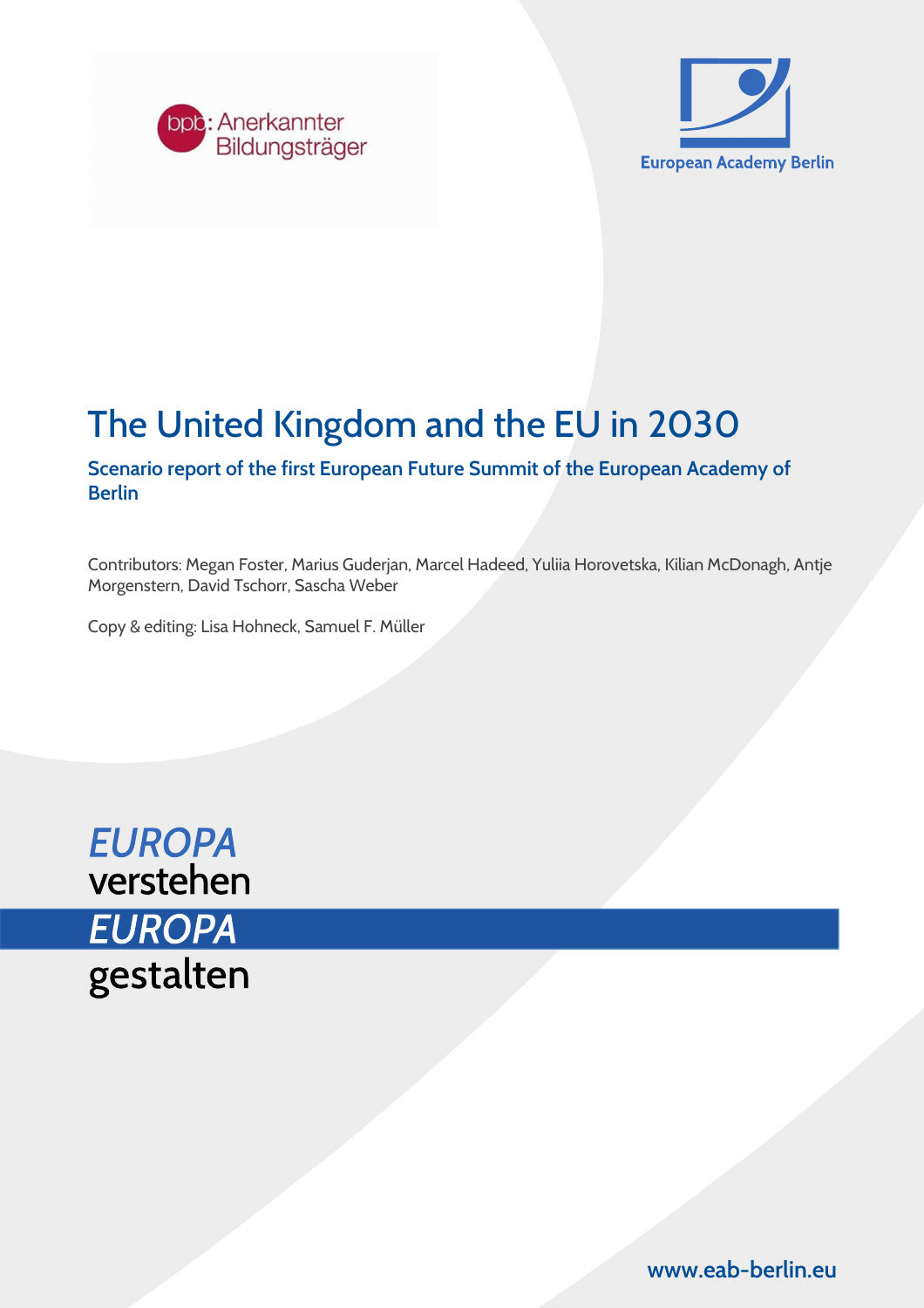# **Overview**

# Scenario 1: Fragmented UK – Prosperous EU (pages 8-13)

\* In the wake of a 'hard Brexit', the UK struggles economically and politically. Increasing economic pressure hand in hand with significant changes in immigration policies do not only condition the continuous downward spiralling of social justice and prosperity in general, but also the geographic fragmentation of the UK. While social tensions in Northern Ireland heighten, Scotland is successful in its struggle for full independence from the UK and on its way to EU membership as an independent state. By 2030, the UK finds itself in unprecedented economic, political as well as social straits. The EU, on the other hand, manages to prosper economically as well as to deepen democratic integration throughout the upcoming decades.

### Scenario 2: Prosperous UK – Fragmented EU (pages 13-19)

 After a 'hard Brexit', Britain manages to steer immigration to the benefits of its national economy. To the detriment of both the UK and the EU, Britain's access to the EU's single market has been limited and trade with EU countries decreases to a minimum. However, Britain effectively reforms its economy and turns the vision of a 'Global Britain' into success. It strikes several highly beneficial trade deals and trade partnerships with non-EU countries, easily compensating the reduced trade with the EU. While Britain is, hence, able to keep its economy and its social systems stable as well as to keep Scotland by its side, the EU struggles for stability and integration.

#### Scenario 3: Europe restructured (pages 19-25)

 $\div$  The UK and the EU come to terms, compromising on a 'soft Brexit'. Hence, while Britain keeps (until 2027) access to the EU's single market, it gains full autonomy over its immigration laws and procedures. Britain's new status adds to a new model of inter-European politics. What is seen throughout the upcoming years is the restructuring of a Europe – along distinct political fault lines among the EU member states and their citizens. Such fault lines concern immigration as well as security politics, topics that mobilize adverse social currents throughout Europe. By 2030, some countries have decided for deeper integration, while others have opted out of the political Union, preferring to only keep economic ties with other European states.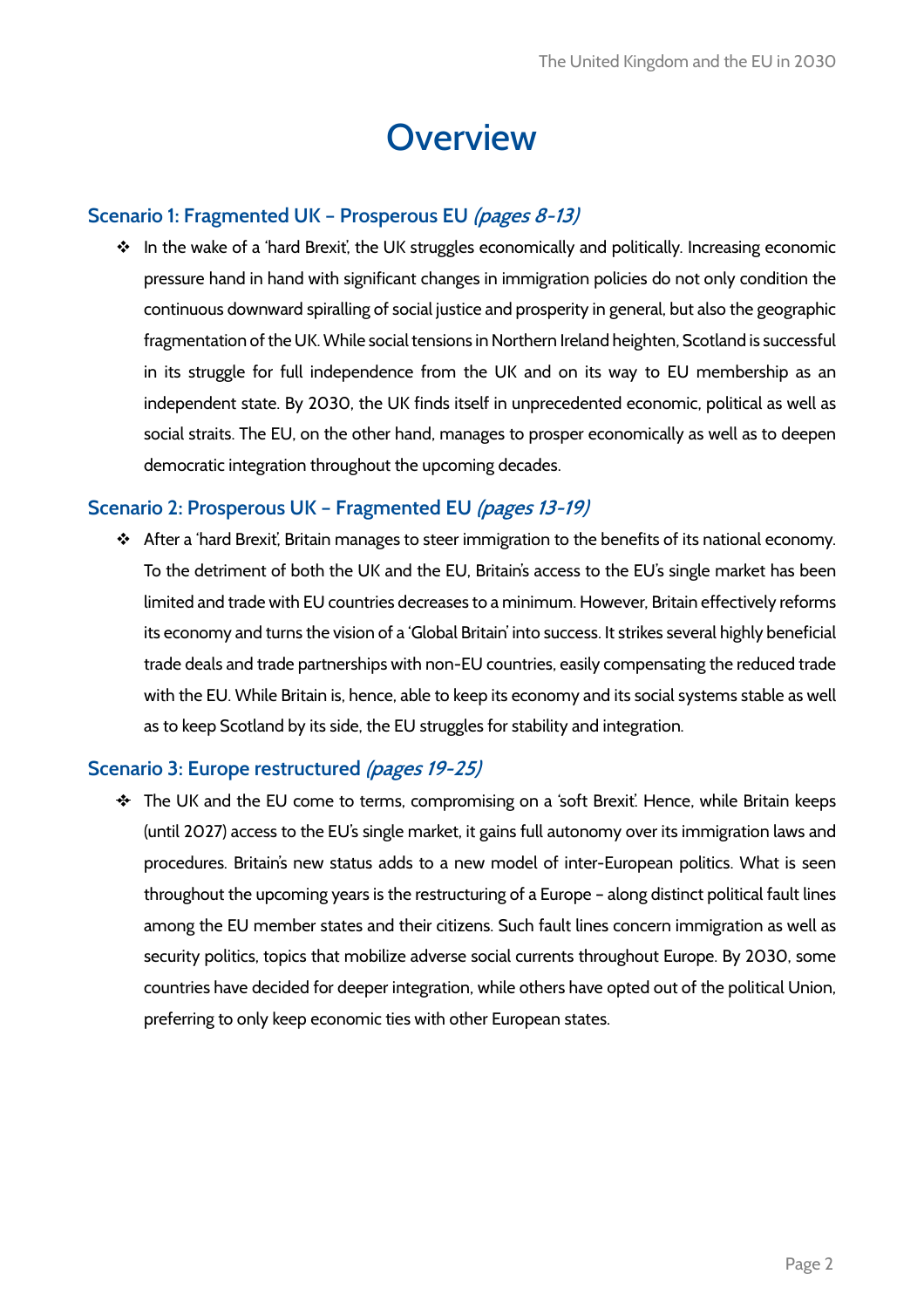# Background, method and future challenges

### **Objectives**

What political, economic and social opportunities as well as challenges will be presented to Great Britain as a result of leaving the EU? And, how will European integration develop further in case Britain actually exits the Union? In November 2016, a group of ten young researchers, activists and students met at the European Academy of Berlin (EAB), in order to engage with these questions. The workshop – the EAB's first European Future Summit, partially funded by the Bundeszentrale für politische Bildung – entailed vivid debates and in-depth working phases. In addition, a round table discussion was held, as well as a public panel with policy experts, to further debate the questions at hand. This paper gives an impression of the multiple results of this process.

Front and centre are three scenarios or alternate future narratives, which have been outlined below. These narratives have been considered both plausible and apt to trigger stimulating debates. Pushing for a continued discussion and providing new vantage points on ongoing developments, opportunities and challenges accounts for the overarching objective of the project. Crucial outcomes in terms of key challenges, which necessitate further debates and analyses, are introduced below (*pages 5-7)*.

#### Authorship

Naturally – in part due to the method used to develop the scenarios, but also due to the pure nature of the task of developing arguments and writing a paper as a relatively large group – the participants of the scenario workshop did not agree on all aspects of the eventual product of the project, i.e. this paper. However, precisely such moments in which disagreement has been most intense - the knirschpunkte - account for critical junctures which brought about key questions for further discussion. Such issues have to be debated in greater depth and breadth in future research and public discourse. Some of these aspects are made explicit below.

Therefore, when it comes to authorship of this paper, the following has to be clarified. The three scenarios below rather document a controversial discussion instead of presenting the reader with the common remainder of what all workshop participants have agreed upon. The authors mentioned above have agreed to give their name and take responsibility for what is said here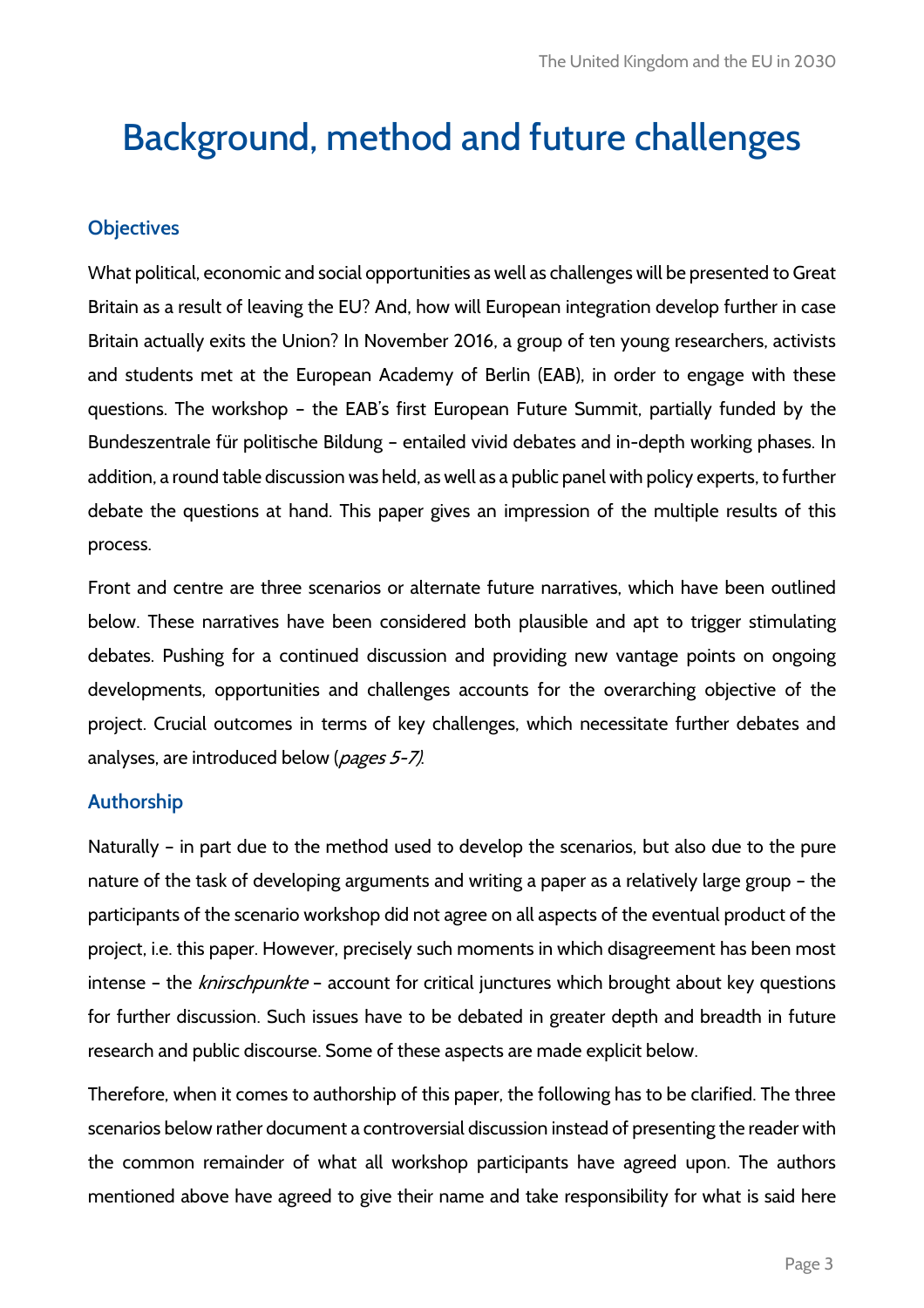only to the extent that this paper documents a controversial debate to which they have contributed. Hence, the paper does not reflect a common position. It is a record of a controversial discussion put into narrative, intending to push for further debates.

#### Method and proceedings

The scenario method which has been applied to the workshop and this paper follows Michael Oppenheimer's approach, as he describes it in his book Pivotal Countries, Alternate Futures: Using Scenarios to Manage American Strategy (2016). Indeed, it has been altered to some extent and reframed, firstly, by applying it to the context of civic education and, secondly, by looking at the future of Europe and perhaps taking a "European" perspective on the issues at stake. Nevertheless, the core aspects of Oppenheimer's approach have been taken quite seriously.

This approach includes an open debate towards the articulation of two, three or more scenarios or future narratives. The basic structure of these narratives is defined by drivers (developments, conditions or, if you will, independent variables, which are specifically crucial to an entire narrative) and by titles (topics or topical frameworks of each narrative) which are preliminarily set out for each scenario at the beginning of the debate. The time frame of the scenarios (in our case from today until the year 2030) and certainly the overarching topic (in our case the UK and the EU after the Brexit) account for further principal elements structuring the scenario-making process.

The most crucial aspect of the method in use is that the scenarios are not geared towards likelihood. Emphasis is put on plausibility. In other words, possible future events should be made plausible, while their probability is taken to be secondary. Indeed, this asks for somewhat daring arguments for events and developments, which might appear to be highly unlikely, at least highly unlikely at first. This, however, is not taken to be a disadvantage. Instead, it is a constitutive aspect of the method at stake. Ideally, it would allow us to think of and analyse such future events that surprise us in everyday politics and keep surprising us in a world full of uncertainties, as long as we do not dare to imagine them first.

Indeed, the plausible elaboration of *future* outliers is an almost impossible task. It summons controversies which can hardly be solved in full, producing moments of dire disagreement among normative viewpoints and arguments. As said, such moments are counted in from the start as they – ideally – point us to key questions for further debate. Such moments are outlined next.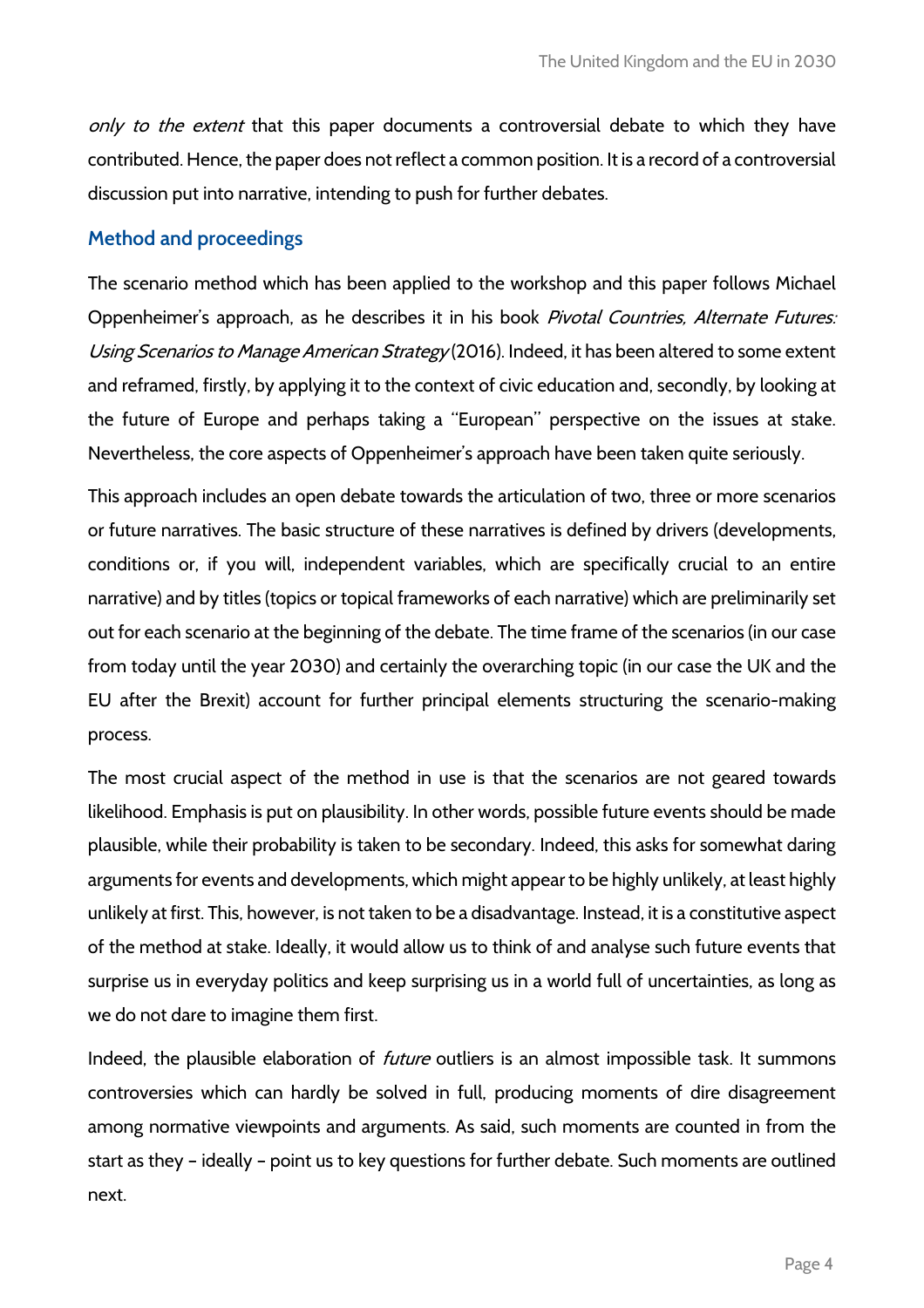# Future challenges (knirschpunkte)

The knirschpunkte (or discrepancies) of our debate can be summed up as follows:

\* The mere titles of scenario 1 and 2 appear to indicate a causal relationship. This, however, would be a misperception. In more detail, this paper *neither* intends to argue that the UK's fragmentation would *cause* the EU to prosper, *nor* the opposite, namely, that the UK's future prosperity would cause the EU to fragment.

Rather, we *came to picture* a fragmented UK and a prosperous EU (in scenario 1) and a prosperous UK and a fragmented EU (in scenario 2) – if only to contrast stark versions of prosperity and fragmentation of the UK and the EU respectively, emphasizing drastic potential developments. Hence, it is deemed plausible (likely or not) that the UK and the EU might either prosper or fragment in a diachronic or anticyclical way. These versions of future developments (in the UK and the EU) are thinkable at once, even if the scenarios outlined below are incapable of giving comprehensive explanations for the precise explanatory linkages between these two larger developments (namely, fragmentation of entity A and the concurrent prosperity of entity B).

As a result, one of the overarching questions of the project remains in place: How does the exiting of an EU member state affect the remaining EU countries, what does it *cause* in the EU and how could such a future causal link be established in a scientific fashion? The given scenarios take a broad perspective which leaves many aspects unexplained. Hence, they only take a first stab at these questions and thereby pose it as a problem to be taken more seriously, indicating its relevance and putting it up for further debate.

In addition to this general issue, further questions have come to the fore. With regard to the role of specific countries, China, the USA and Poland came into focus.

Starting with Poland, in scenario 1 we portrayed France, Germany and Poland as strong European countries, which in light of the 'Brexit' come to establish a strong and cooperative relationship, opposing and successfully rejecting several of Britain's demands during the 'Brexit'-negotiations. But is it convincing that Poland would actually engage more strongly in a relationship with Germany and France in particular? Several participants had doubts about this prospective convergence, evaluating the relationship between, on the one hand, (an increasingly Eurosceptical) Poland and, on the other hand, Germany and France as to be rather defined by a considerable degree of distrust.

Against these doubts, scenario 1 argues that Poland would 'come around' and get closer to Germany and France in the wake of the 'Brexit'-negotiations, as the country has a special interest in a united European position against Britain. Namely, in scenario 1, Poland is concerned over the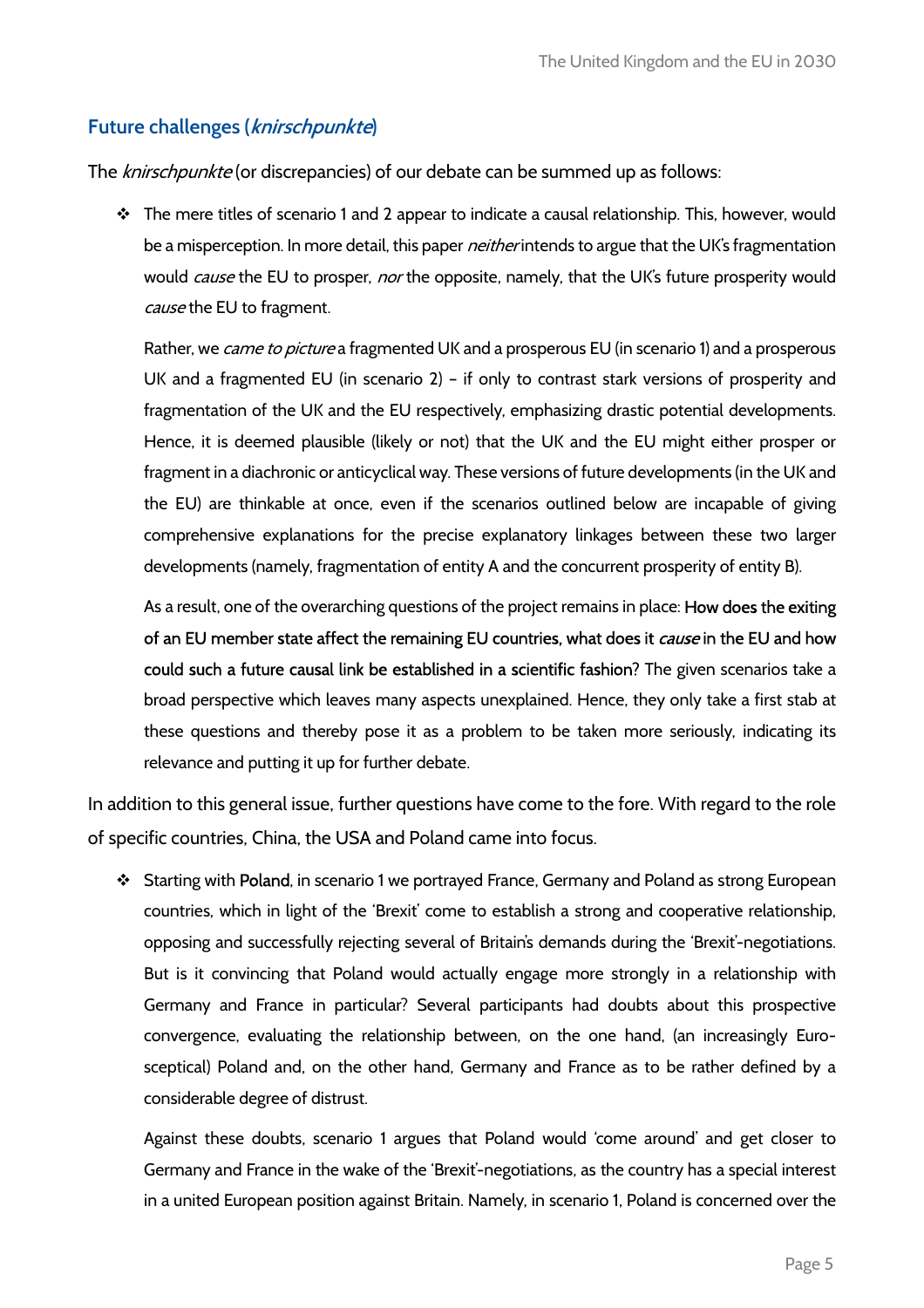fate of the Polish minority living in the UK who potentially face different forms of social pressure as well as legal and material disadvantages. Therefore, Poland finds good reasons to align on a deeper level with France and Germany. An additional aspect, brought up during the review phase of the paper was that Poland could, if mediated through NATO, aim for stronger relations to other EU countries, as it perceives Russia as a threat to its national security. Scenario 2, on the other hand, takes another direction. Here, it is said that the EU does not accomplish speaking in a unified voice throughout the 'Brexit'-negotiations.

To tie up these loose ends, the question at stake certainly is: What about Poland? What is Poland's position regarding the 'Brexit' and how does the 'Brexit' affect Poland's politics on the EU level? And does the 'Brexit' affect Poland's relationship to other EU countries like France and Germany?

\* An additional moment of disagreement has been the relationship between Britain and China and Britain and the USA.

In scenario 1, we argue that Britain is unsuccessful in developing good trade relations with the US as well as with China. Especially during the review process of this paper, the participants debated two competing explanations for this assumption. First, it was argued that the UK overestimates its relationship with the US as well as its relationship with China. The trade deals negotiated turn out to be rather unfavourable for the UK, as the UK has little bargaining power in comparison to the US and China. This argument can be extended by assuming that the US and China are in heavy economic competition (i.e. 'trade wars') in which the UK, being already in the process of gradually losing its economic power, is incapable of playing any significant role.

Second, the divergence in political ideologies of the US and Britain, the one being (in economic terms) increasingly hostile towards China and putting emphasis on its very national interests ('Making America Great Again') and the other trying to open up to both powers (pushing for a 'Global Britain') makes trade interests of the two countries rather incompatible. Here, the new American local thinking somewhat collides politically with the revival of old British global ambitions – to the disadvantage of Britain.

On the other hand, in scenario 2, Britain not only manages to engage in profitable trade deals, but can also mediate and improve the relationship between the two global players on the political level. During the review phase of the paper, it was suggested adding that, alongside Britain's success in global trade, the EU finds itself set apart from the global – in various sectors heavily deregulated – market place (in which the US, China as well as Britain successfully engage in common trade).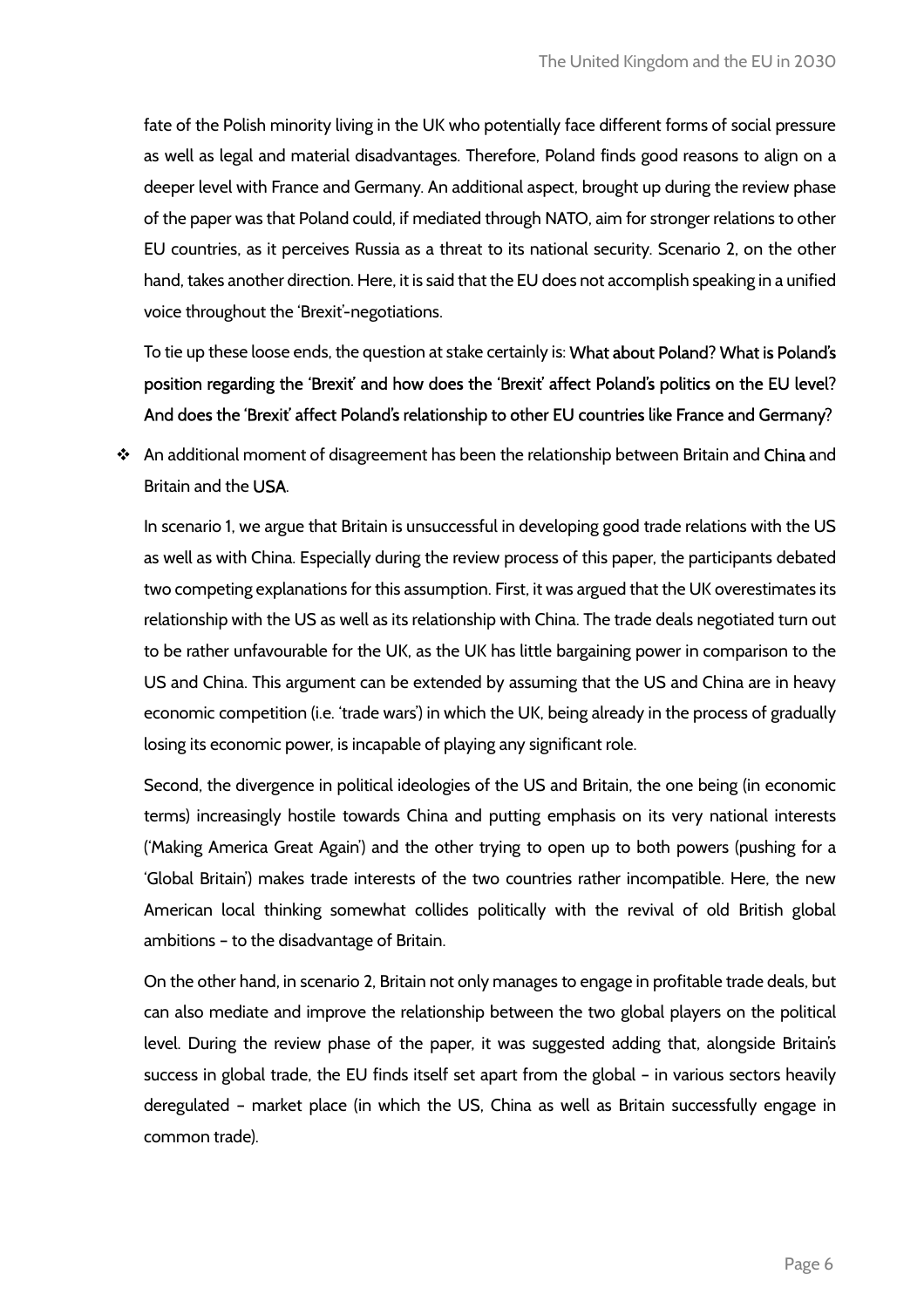So the unanswered questions which spring from here read: What about Britain's relationship with China as well as the US? Will Britain turn into a sovereign global player, able to strike profitable trade deals and engage in sustainable trade partnerships with both countries, perhaps even with the prospects of politically mediating between the two powers? Or is Britain everything but a desirable trade partner to any of the two countries, somewhat getting stuck between their conflicting interests (or simply ignored in global trade)? In addition, we might ask: Does the 'Brexit' have a global impact and, if so, what would this be?

 Another debate has been one on terminologies. For example, in scenario 1, it was decided to speak of separatism or of the strive for national self-determination when it comes to Scottish politics, instead of speaking of Scottish nationalism. Hence, to say the least, the 'Brexit' and the developments surrounding it also push for further debates on separatism and related regional developments in Europe.

Another question on terminologies was, whether we can speak (in scenario 1) of the 'white unemployed and the white "working poor"', as a segments of society among which (under specific conditions) racist ideologies might take hold first. The term 'white' as a political/ideological term, as some said, would not apply to the European context (but rather to debates concerned with the US-American context), while the argument concurrently indicates a correlation (between poverty and racism) which is, when put like this, just too shallow, unscientific and ignorant. Whether the way it is put and explained in the scenario is sufficient, remains to be discussed further. Hence we are asked to debate more deeply how we should speak about and debate racism in Europe and especially in Germany, where the term race is surely a politically loaded one.

\* Last but not least: What about scenario number 3? While this narrative was hotly debated during the workshop, it has barely been discussed during the review phase. This is a rather bad sign. The complexity of the narrative – which aims to elucidate the idea of a 'Europe of concentric circles', as it is frequently mentioned but seldom explained in public discourse – seems to push beyond the limits of the workshop and the paper, as it must be admitted. Still, as a valuable attempt in specifying the mentioned idea, which clearly encourages further research, and as this debate was part and parcel of the workshop as well, it was decided to keep an abbreviated version of this narrative as a part of this paper.

There are surely more issues to discuss. But let the scenarios better speak for themselves.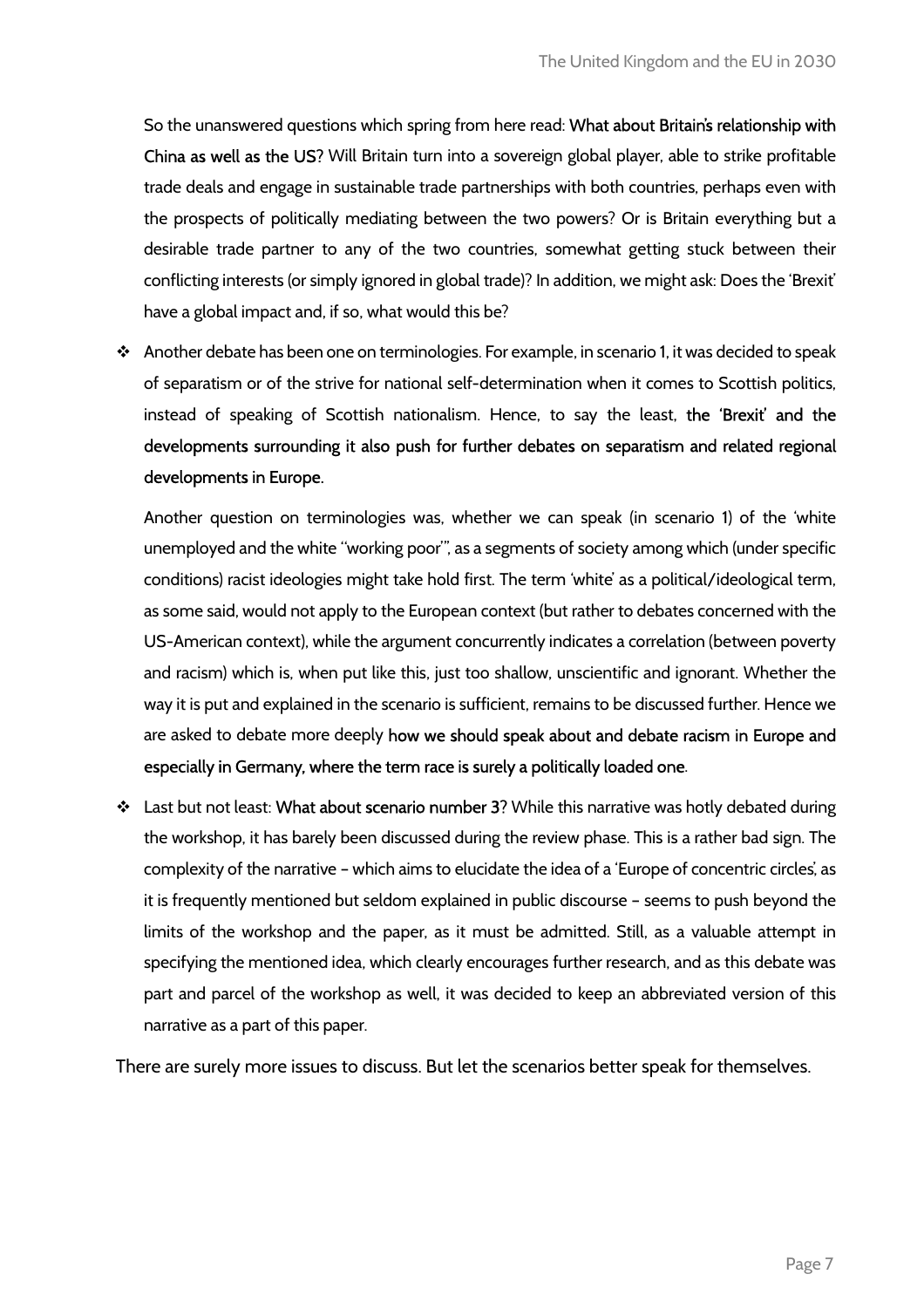# Scenario 1: Fragmented UK – Prosperous EU

# ABSTRACT

In the wake of a 'hard Brexit', the UK struggles economically and politically. Increasing economic pressure hand in hand with significant changes in immigration policies do not only condition the continuous downward spiralling of social justice and prosperity in general, but also the geographic fragmentation of the UK. While social tensions in Northern Ireland heighten, Scotland is successful in its struggle for full independence from the UK and on its way to EU membership as an independent state. By 2030, the UK finds itself in unprecedented economic, political as well as social straits. The EU, on the other hand, manages to prosper economically as well as to deepen democratic integration throughout the upcoming decades.

#### **DRIVERS**

The economy (economic developments): The UK's economy is defined by uncertainty and failed economic reforms. Neither the deregulation of the economy through the Conservative Government nor its attempted 'reindustrialization' and investment campaigns through the succeeding Labour Government (elected in 2025) can actually put a halt on Britain's economic downturn. The UK witnesses 'definancialization', flight of capital, emigration of major industries to the EU and elsewhere as well as increasing unemployment with heavy social as well as political consequences.

Movement of labour (or immigration/emigration): Britain loses foreign unskilled and skilled workers as well as international students, advanced researchers and scientists ('brain drain'). New immigration laws increasingly hinder foreign workers from entering the British labour market. Furthermore, against the background of the British economic crisis, especially skilled workers seek for better-paid career opportunities outside Britain and leave the UK. Concurrently, gradually more cut off from the European educational exchange market as well as from EU research funds, the numbers of incoming international university personnel (students, postdocs, lectures and readers as well as professors) decrease significantly.

Separatism (or strive for national self-determination): Economic reasoning as well as nationalism (or the politics of national identity), compounded by a wish to overcome what is perceived as a legacy of British patronage drives two major currents for national self-determination in Britain: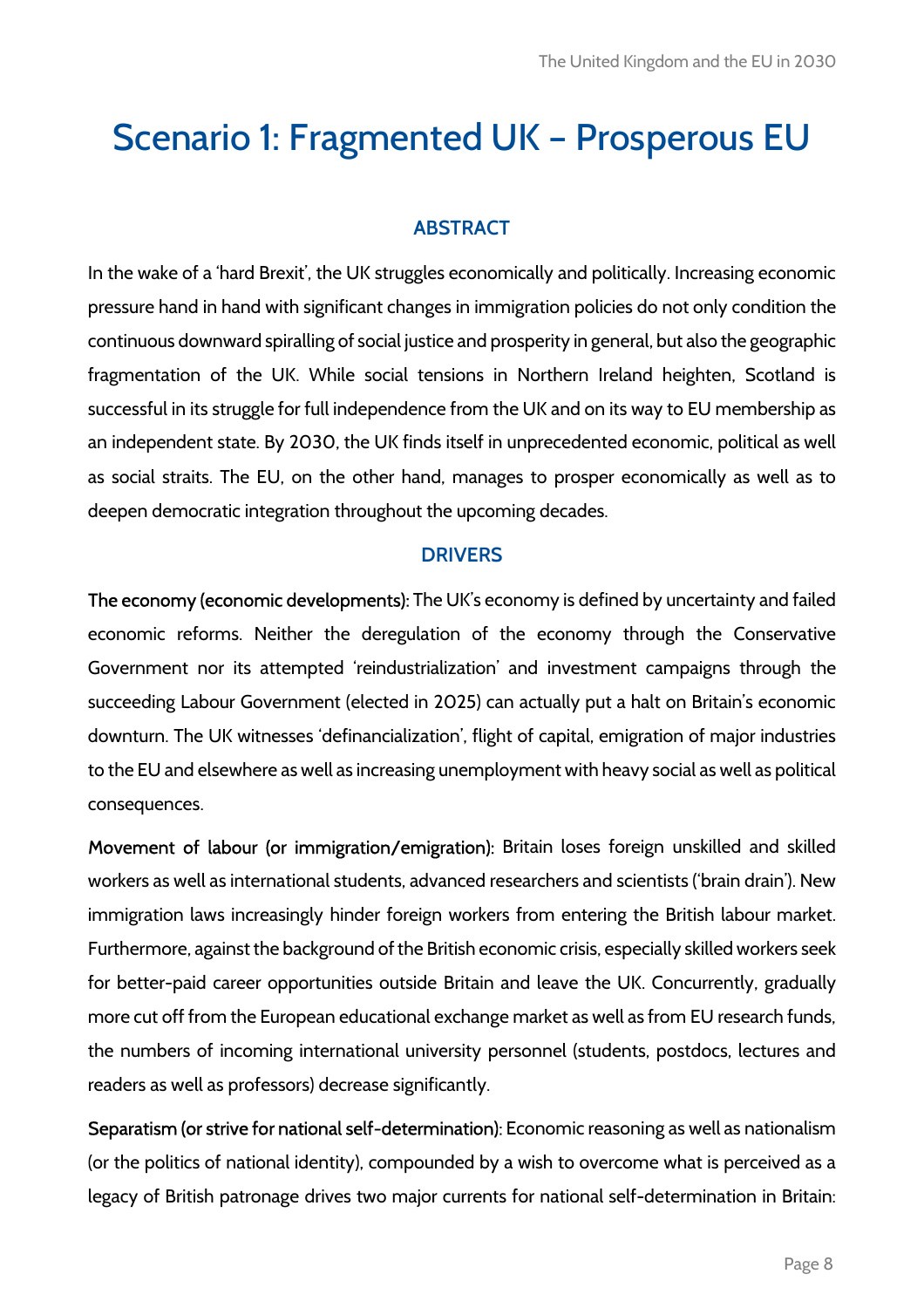The Scottish as well as the Northern Irish independence movement. Their respective causes and political ambitions receive momentum the more they are 'dragged out' of the EU or, in the case of Northern Ireland, separated from the Republic of Ireland without having a say and to their economic disadvantage.

Xenophobia and racism: Overall, Britain witnesses the social and political manifestation of nationalist and protectionist ideologies. Such ideologies take hold among those who feel overreached and left behind, i.e. mainly among the white unemployed and the white 'working poor' but increasingly also among 'better off' segments of society. The various supporters of the growing 'Britain First'-movement find their advocates and spokespeople in Britain's ultraconservative and anti-European political parties. These parties draw their increasing popularity from xenophobic attitudes and the fear of social decline while fostering precisely such fears, promoting emotional (post-factual) politics. In turn, ethnic and religious minorities, particularly Muslims (including refugees as well as new and long-since British citizens from different Commonwealth countries), and members of the Polish community in Britain are faced with prejudice and continuous, if sporadic, hostilities in everyday and public life (on the street as well as in public administrations, schools and other public institutions).

#### NARRATIVE

#### 2017-2020 – From uncertainty to failure

In late March 2017, the government of the United Kingdom of Great Britain and Northern Ireland under Prime Minister Theresa May, leader of the Conservative Party, officially triggers Article 50, Treaty on European Union (on Withdrawal of a Member State from the European Union). By giving the starting shot for the exit negotiations as announced, and with several assertive claims in hand, May and her party maintain broad popular support. However, for the British economy, triggering Art. 50 means the prolonging of uncertainty – a period that is now ongoing since June 23, 2016, when a majority of the British people voted to leave the EU. For most economic actors, industries, enterprises and especially for the banking sector, this means to rather wait and see than to celebrate the political developments. Their highly cautious investments and hesitant development strategies continue to weaken the British economy, if only gradually.

Concurrently, the EU, with France, Germany and Poland (the latter, in light of the 'Brexit' and its anticipated negative consequences for Polish workers in the UK, driven to increase cooperation with other EU member states) leading the way, manages to strengthen inter-European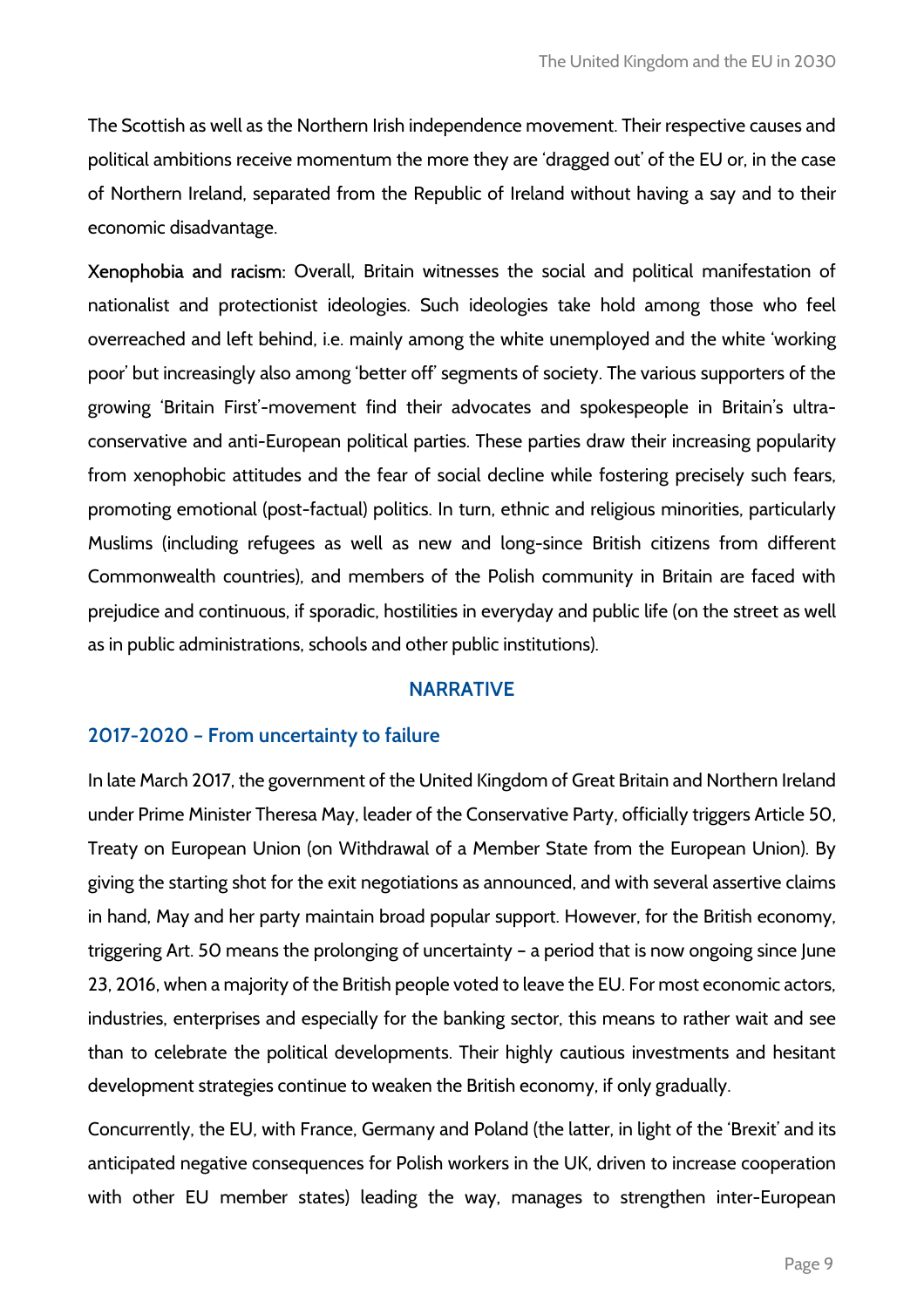cooperation. They do so not only in light of the 'Brexit', but also in view of several challenges that they, as they increasingly feel, can only tackle in common – such as the ongoing refugee crisis, the increasing economic divide between Northern and Southern EU member states, in addition to continuous internal and external security threats.

In consequence, the remaining member states of the EU confront the UK with a strong common stance, while the UK's government struggles throughout the 'Brexit' talks to negotiate favourable deals for its national progress. At the same time, the UK's efforts, to globalize trade and to strike new deals with the US as well as with China take much more time to bear fruits than the UK government had hoped.

The result of the 'Brexit' negotiations is a 'hard Brexit' with all major deals closed in early 2020. Pressured by its own people and anti-European campaigning of the right-wing parties, the British government insists on heavy restrictions on EU workers freely moving to the UK while being increasingly uncooperative when it comes to jointly resolving the refugee crisis. In turn, the EU restricts Britain's access to the single market, hitting the British economy hard – even if this means to settle for what appears to many moderate politicians and policy makers as a lose-lose situation.

# 2020-2025 – From failed reforms to fragmentation

As the British Conservative government manages to cater to the interests of its voters, selling the 'Brexit' as a success to the majority of the British people, the Conservatives win the national elections in 2020 and May remains Prime Minister. Due to their campaign promise of further market liberalization, the Conservatives manage as well to maintain the support of the British business elites and industrial leaders in the run-up of the 2020 polls.

In the following years, the re-elected government does keep its promises. It keeps the numbers of immigrants in general but especially of lesser-qualified immigrants as well as refugees low. Furthermore, it tries to provide banks, businesses and industries with all desired freedoms. However, given the reduced inflow of foreign workers ('cheap labour' as well as 'high potentials') which comes hand in hand with the now limited access to the EU market, British economic programs hardly pay off. Despite heavy deregulation of the British market and the intense search for global trade partnerships, several companies respond to the new situation by leaving the island. Deprived of the continuous inflow of human capital as well as easy access to EU trade, investments as well as jobs keep shifting to the continent.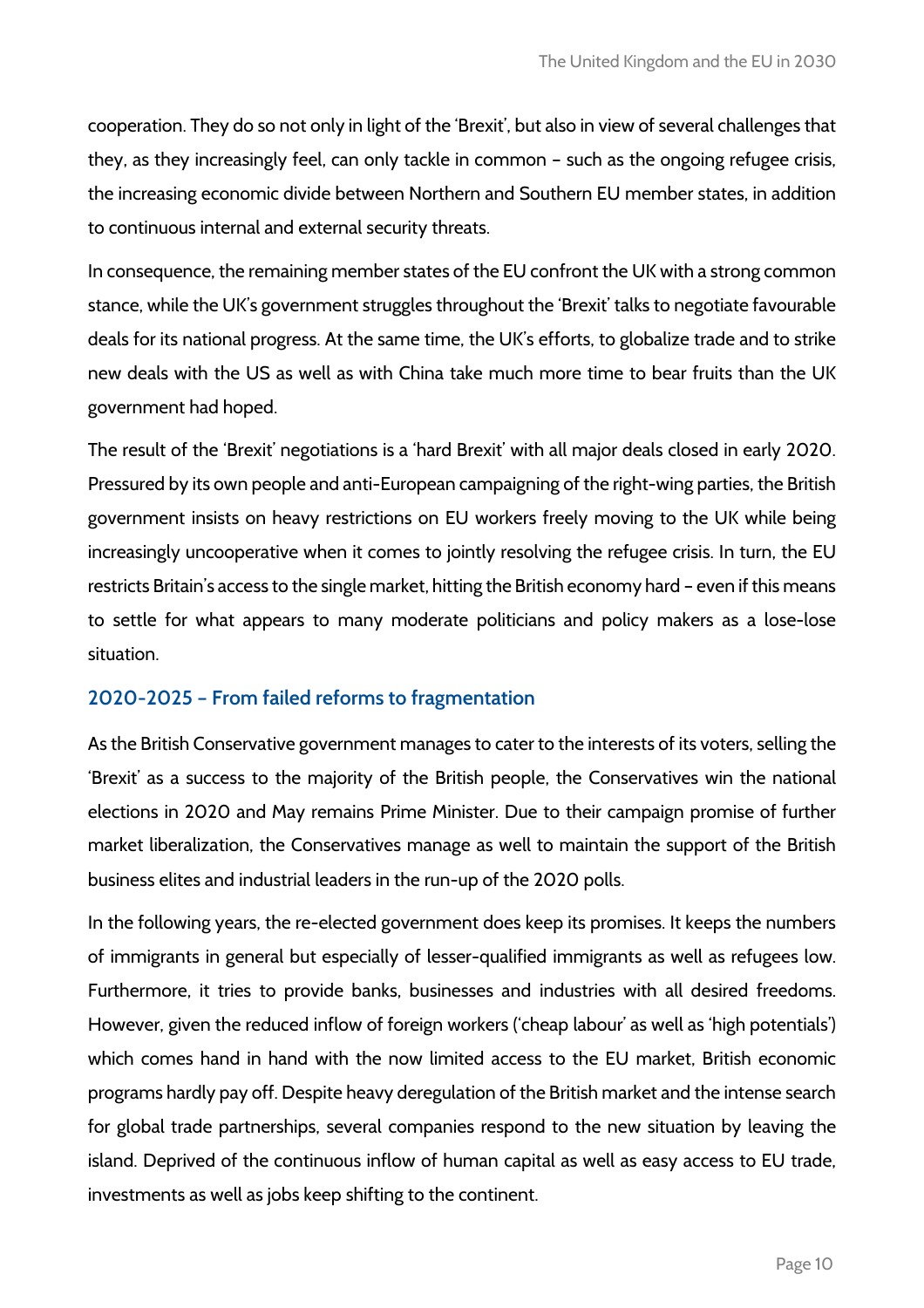In the years to come, the UK finds itself at the beginning of several crises. Most devastating to the British people is the UK real estate crisis in 2023. While the Conservatives are struggling to manage the situation and Labour is bringing itself in position to win the next elections – blaming the Conservatives for increasing social injustice and the gradual dissolution of the British social system (reduced corporate taxes, wage dumping, rising unemployment, decrease in quality in the educational as well as the health system etc.) – the situation in Scotland as well as Northern Ireland turns ever more critical.

Throughout the 'Brexit' negotiations (2017-2020), the relationship between, on one side, Scotland and Northern Ireland and, on the other, England and Wales had worsened dramatically. In the case of Scotland, the Scottish people feel constantly ignored by British politics and decision-making. This feeling is not without substance, as the Scottish parliament, spearheaded by the Scottish National Party (SNP) and First Minister Nicola Sturgeon, was continuously overruled in its attempts to push for a 'soft Brexit'. As a result, the Scottish independence movement, represented throughout all Scottish parties and affiliations, gains unprecedented strength.

Backed by its people, the Scottish parliament is eventually granted permission by the British government to hold a second referendum on Scottish independence. Fuelled by their anger over what is perceived as single-handed decision-making by the British government as well as by the belief that economic well-being would be better achieved through continued ties to the EU, the Scottish people decide for their independence with a small but clear majority. In 2023, Scotland gains independence and immediately applies for full EU membership.

In the Northern Irish case, discontent is rising as well. As the border to the Republic of Ireland has turned into an EU external border (in 2020), the realization of being involuntarily separated from Ireland and the increasing restrictions in their free movement between the two states leads to mounting discontent among the Northern Irish people. Especially those who consider themselves as Irish feel once more deprived of their rights as a people, loudly voicing their wish for reunification with the Republic of Ireland.

In subsequent years, multiple crises reach their tipping point, culminating in the continued and ever more rapid downward spiralling of the British economy, its social system and the continued disintegration of Britain's territorial integrity. Concurrently, the EU sees the need to further strengthen European integration, reinvigorating the idea of a European constitution.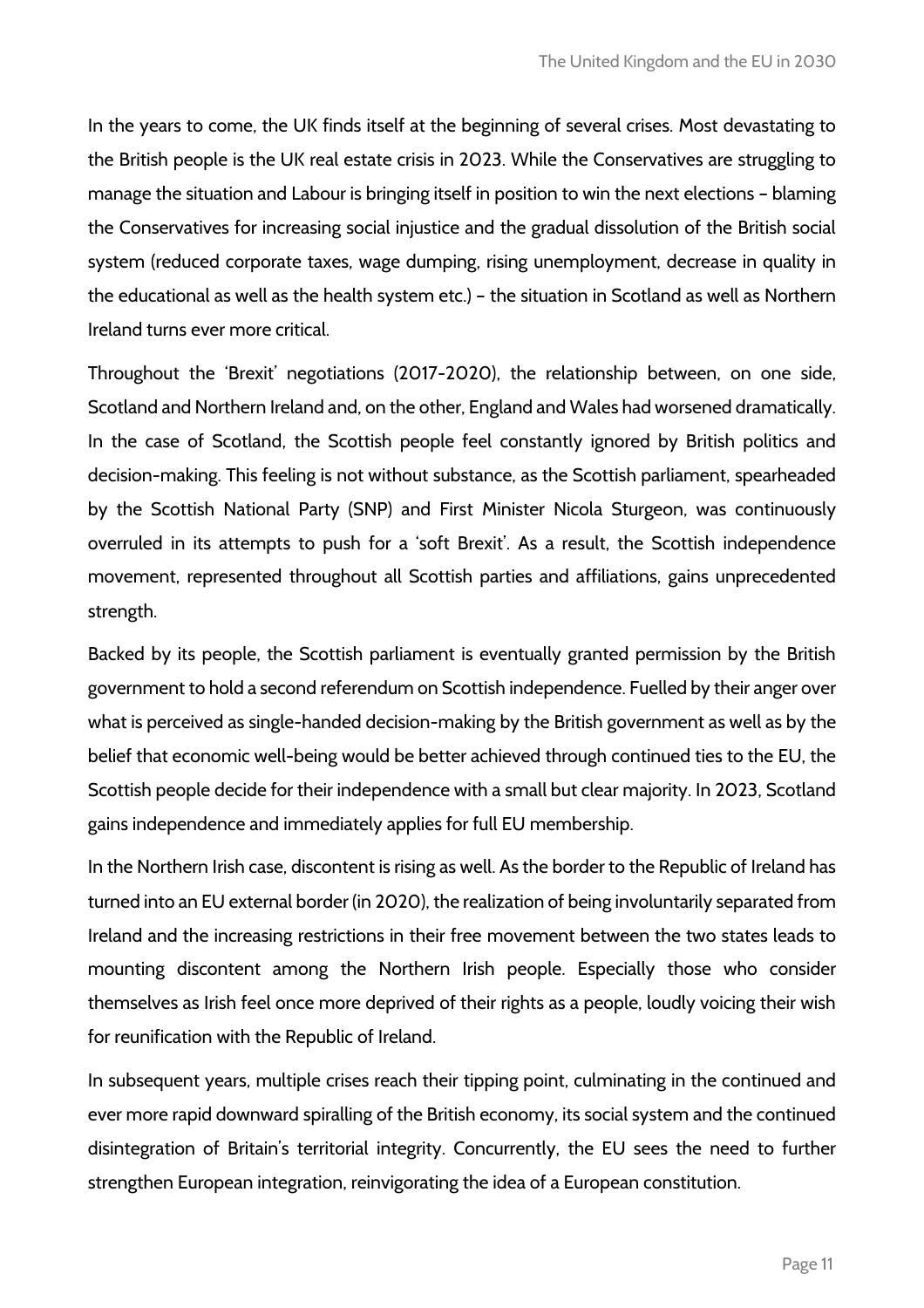# 2025-2030 – from crisis to crisis

After the Conservatives could not manage to lead Britain to economic success, Labour can win the national elections in 2025. Now on their part riding the 'Britain First'-wave, the Labour Party is successful in its campaign when blaming foreign capital for the sellout of Britain, such as the British housing market. Next to the promise to reform the educational system and the British National Health Service (NHS), which has not been able to keep public health care of high quality (especially because of the lack of qualified but inexpensive health care professionals and caregivers), as well as the general impetus to better regulate the market and foster labour rights, most people hope for what is called the reindustrialization of Great Britain.

Though Labour's reindustrialization program slows further economic downturn, it cannot stop it. The idea behind the program is to support businesses (small and medium size as well as big businesses) that keep or bring production back to Britain. Britain now competes with different (e.g. Eastern European) countries that try to attract international companies to build factories there, as (manual) labour has become specifically cheap in Britain. In addition, tax reforms are planned which are meant to bring further investors.

However, while Britain's national economy appears to gain some stability in 2025 and 2026, the state's attention is increasingly captured by Northern Ireland. Scotland had to be given up already (Scotland becomes a full EU member state in 2026) so that Britain wishes to maintain Northern Ireland as part of its territory and national economy. However, public discontent and continued rallying in Belfast as well as a series of terrorist attacks of the Irish Republican Army (IRA) and splinter groups in different English cities in fall 2026 draws the attention of the British security apparatus to Northern Ireland. In early 2027, the British Army enters the region where civil life, law and order have broken down. As the EU must take sides, tensions deepen and the relationship between Britain and the EU further deteriorates.

At the same time, the conflict refuels English nationalist propaganda. All, the Europeans (especially Germany, France and Poland), the Northern Irish as well as the Scots are scorned for their supposed disloyalty and blamed for the troubling social conditions throughout the English working class. While the success of Labour's educational reforms is modest, their economic reforms as well as their attempts to reform the NHS fail to bring the desired effects. Foreign investments serve Britain's upper crust, but without unlimited access to the EU market and trade, as well as continued restrictions and a hostile atmosphere towards immigrants, Britain's economy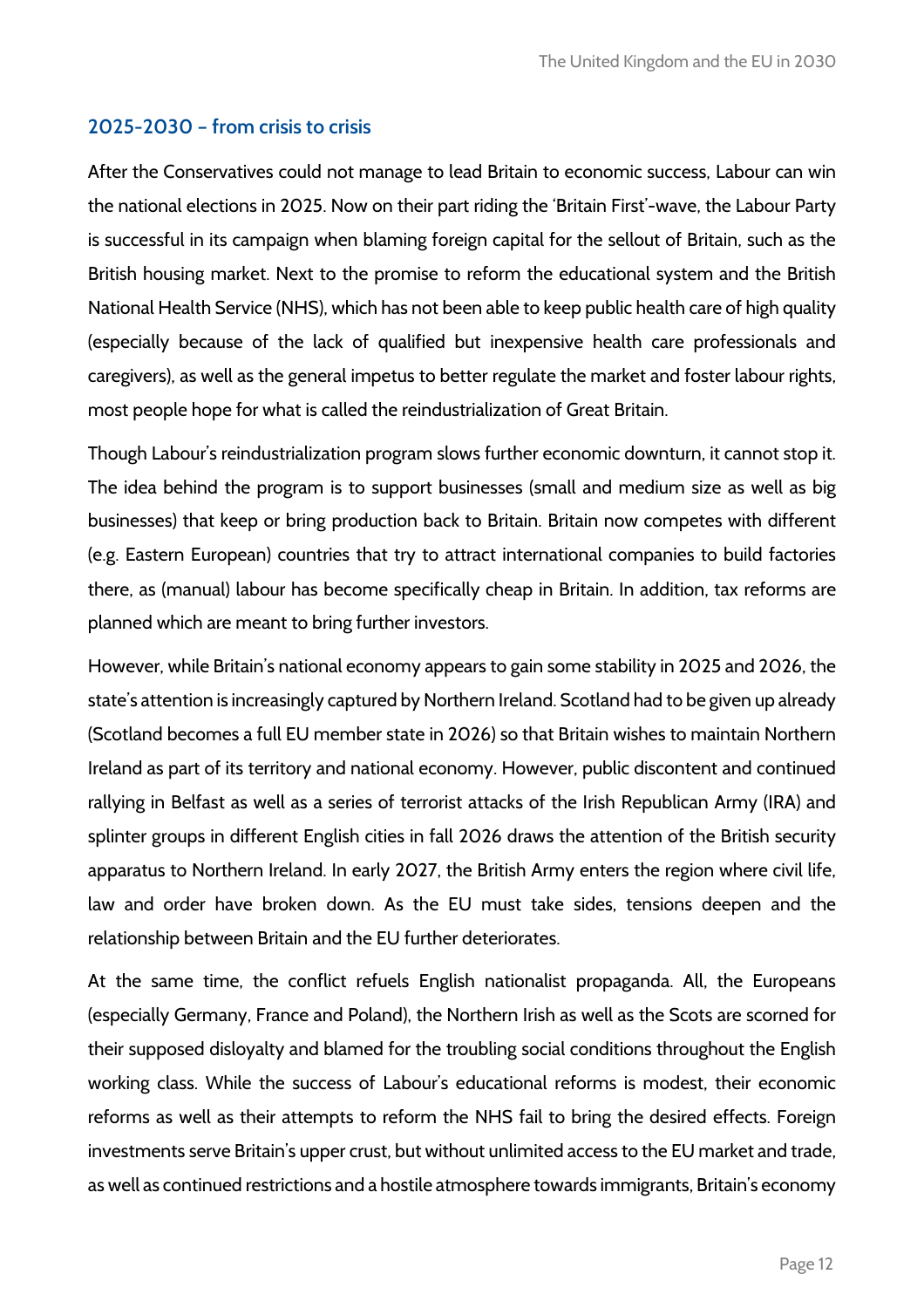fails to effectively serve its people. In the run up to the 2030 national elections, ultraconservative parties have poll numbers as high as never before, while the politicians in power start to consider applying for monetary assistance from international financial organisations and even the EU financial institutions.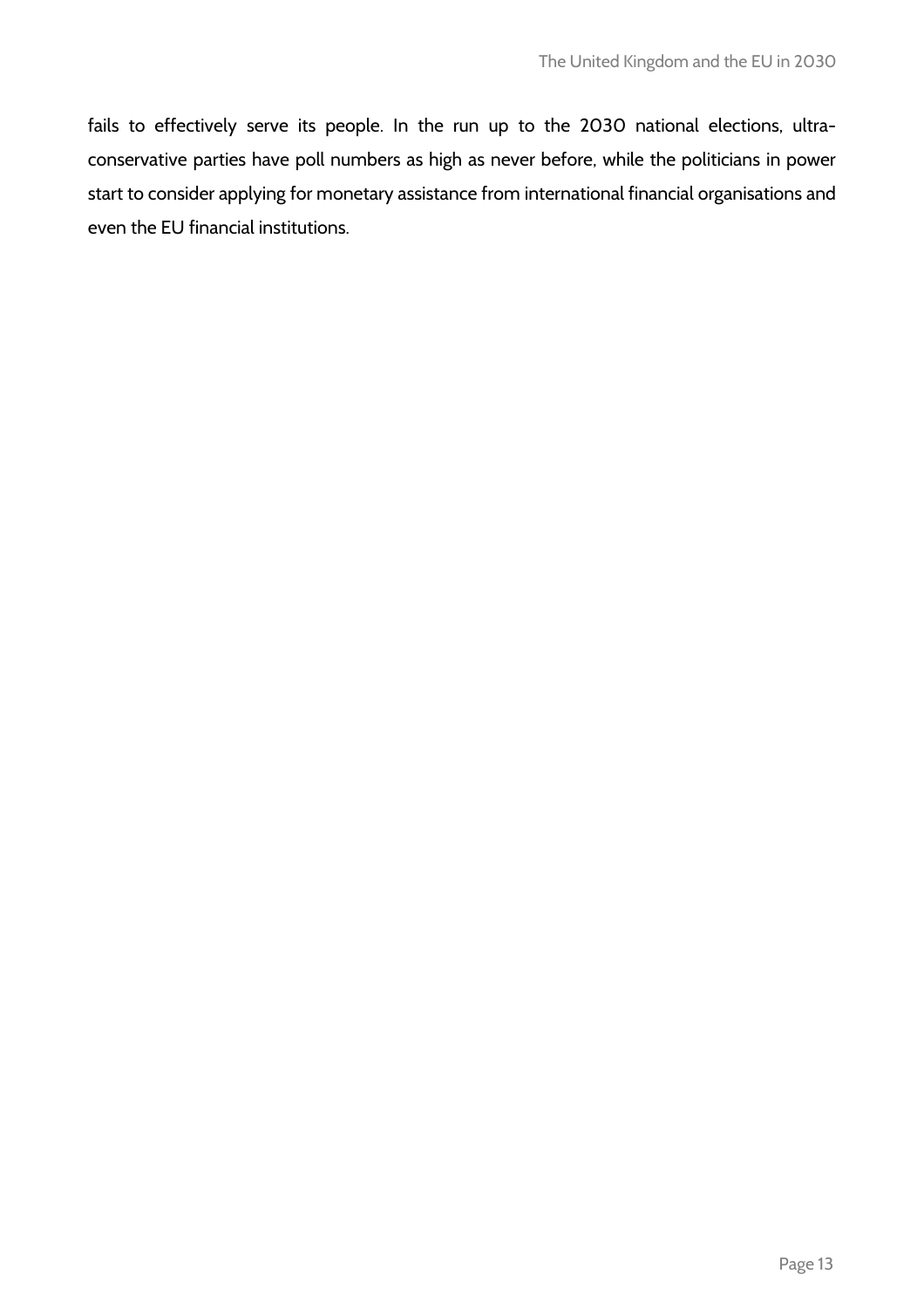# Scenario 2: Prosperous UK – Fragmented EU

### ABSTRACT

In this Scenario, the UK profits from a 'hard Brexit'. With highly exclusive immigration laws and distinct employment policies, Britain manages to steer immigration to the benefits of its national economy, dramatically reducing its support for refugees entering Europe. To the detriment of both the UK and the EU, Britain's access to the EU's single market has been limited and trade with EU countries decreases to a minimum. However, Britain effectively reforms its economy and turns the Conservative's vision of a "Global Britain" into great success. It strikes several highly beneficial trade deals and trade partnerships with non-EU countries, easily compensating the reduced trade with the EU. While Britain is, hence, able to keep its economy and its social systems (health, education etc.) stable as well as to keep Scotland by its side, the EU struggles for stability and integration. Being continuously unable to speak in a unified voice and in the wake of deepening crises, by 2030, a disintegrated EU starts loosing additional member states when the Netherlands and Denmark follow Britain's example and leave the EU for good.

#### **DRIVERS**

The economy: Despite limited trade relations with the EU after a 'hard' Brexit, Britain's economy remains stable and can flourish over the years to come. Market as well as tax reforms in Britain (toward the further liberalization of the British economic system) pay off. Trade partnerships with the USA as well as with China are successfully implemented. Economic ties (as well as international relations in general) with many of the Commonwealth Countries are newly emphasized, reinvigorated and extended so that the EU's single market increasingly loses its relevance to the UK's economy. At the same time, the remaining member states lack the effective modes of cooperation necessary to overcome several crises (economic as well as political), leading to the deepening of economic rifts between the EU states. The most burdened countries in Europe's South as well as its East face mounting sovereign debts and become heavily dependent on EU financial aid, while for many of the richer countries in the North, the British way has turned into a role model.

Populisms: Populist leaders of minority parties gain enormous support all over Europe. Ideologies include protectionist / nationalist stances with exclusive notions of national culture, tradition and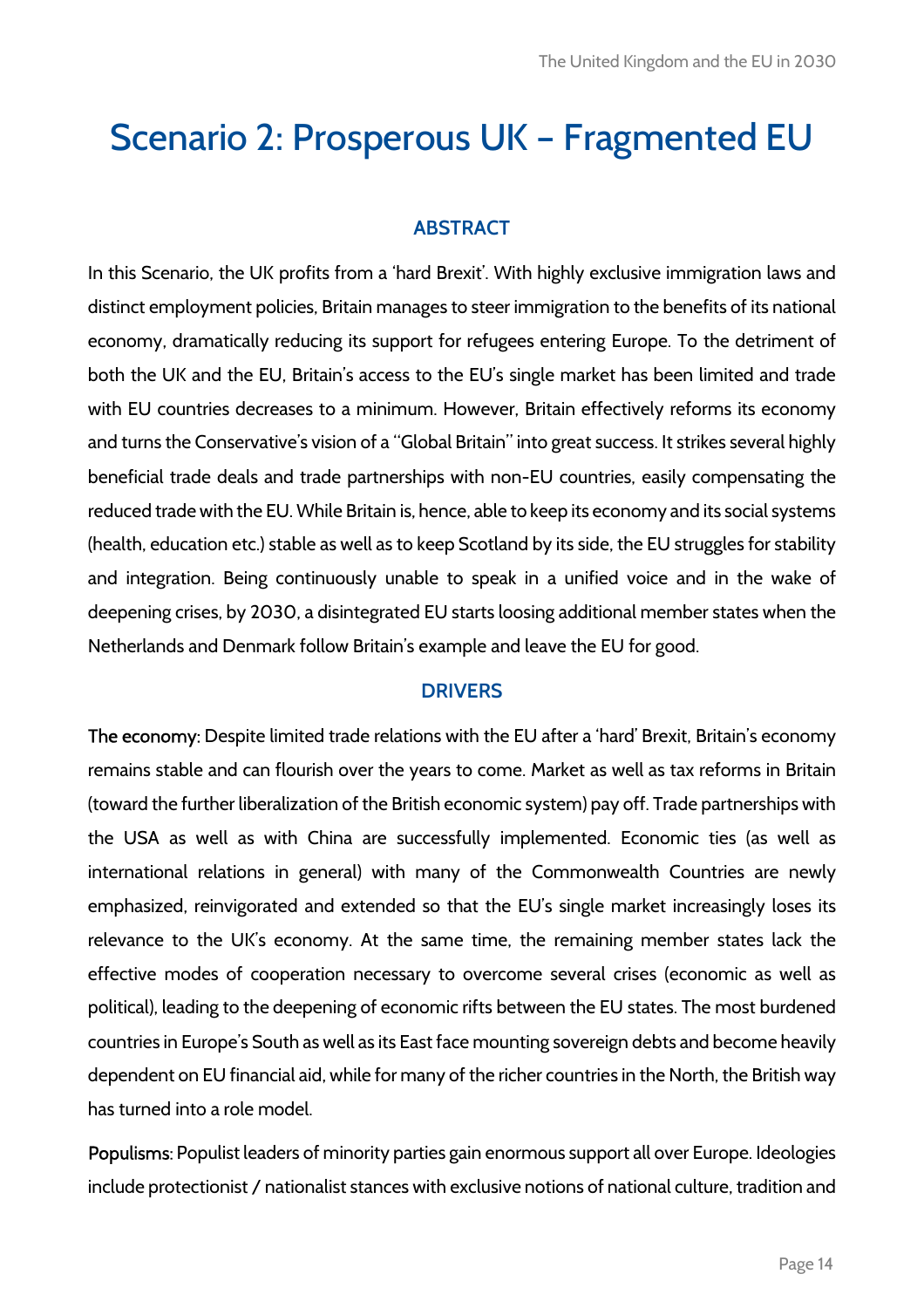identity, cultivating prejudice and propagating actions against Muslims, refugees and generally people of colour (nationalism). Moreover, other currents of political extremists from the right as well as from the radial left support anti-state views, negating and wanting to undo any existing political order (separatism / anarchism). Against the background of increasing social injustice and the general feeling of heightening insecurity, those several creeds appeal to people from all strata of society (to a large degree independent of one's educational or economic status), while solidarity is sought only within one's own ideological sphere. What (paradoxically) 'unites' all such political currents is their anti-Europeanism / Euroscepticism. While their followers generally despise the EU institutions, populist parties unite internationally and become a significant force in the European Parliament.

Immigration: Refugees continue to enter (or try entering) the EU and to seek for asylum in different EU countries, especially in the wealthy Northern ones. The EU member states are unable to agree on common immigration policies and related legal measures to deal with this challenge in a cooperative and productive way. Especially Greece and the southern member states in general lack the necessary means (financial as well as political) to successfully cope with the ongoing crisis. Without meaningful reforms and effective help from other EU members, their national economies are put under unprecedented pressure. Xenophobic and racist sentiments are fuelled by populist party leaders. When Turkey decides to terminate the 'refugee deal' with the EU, this situation turns into another open crisis. Britain, on the other hand, restricts immigration to its country. A points-based immigration system is applied (in 2019) which only allows highly qualified immigrants to enter the country, while others are kept out. The latter includes minimizing its support for refugees entering Europe.

Security: Internal as well as external security threats put the EU under heightening pressure. While terrorist attacks lead more and more EU countries to increasingly control and even close their borders (pressured for and welcomed by most populist parties), EU member states fail to share intelligence and to install an effective common security apparatus.

A more daring version of this driver entails. Concurrently, the EU is weakened by external forces that start challenging territories at the edges of the EU, such as parts of Finland and the EU neighbour Norway. Disunited and without an effective security and defence strategy the EU member states heavily depend on NATO under a strong UK leadership. - *though it needs to be*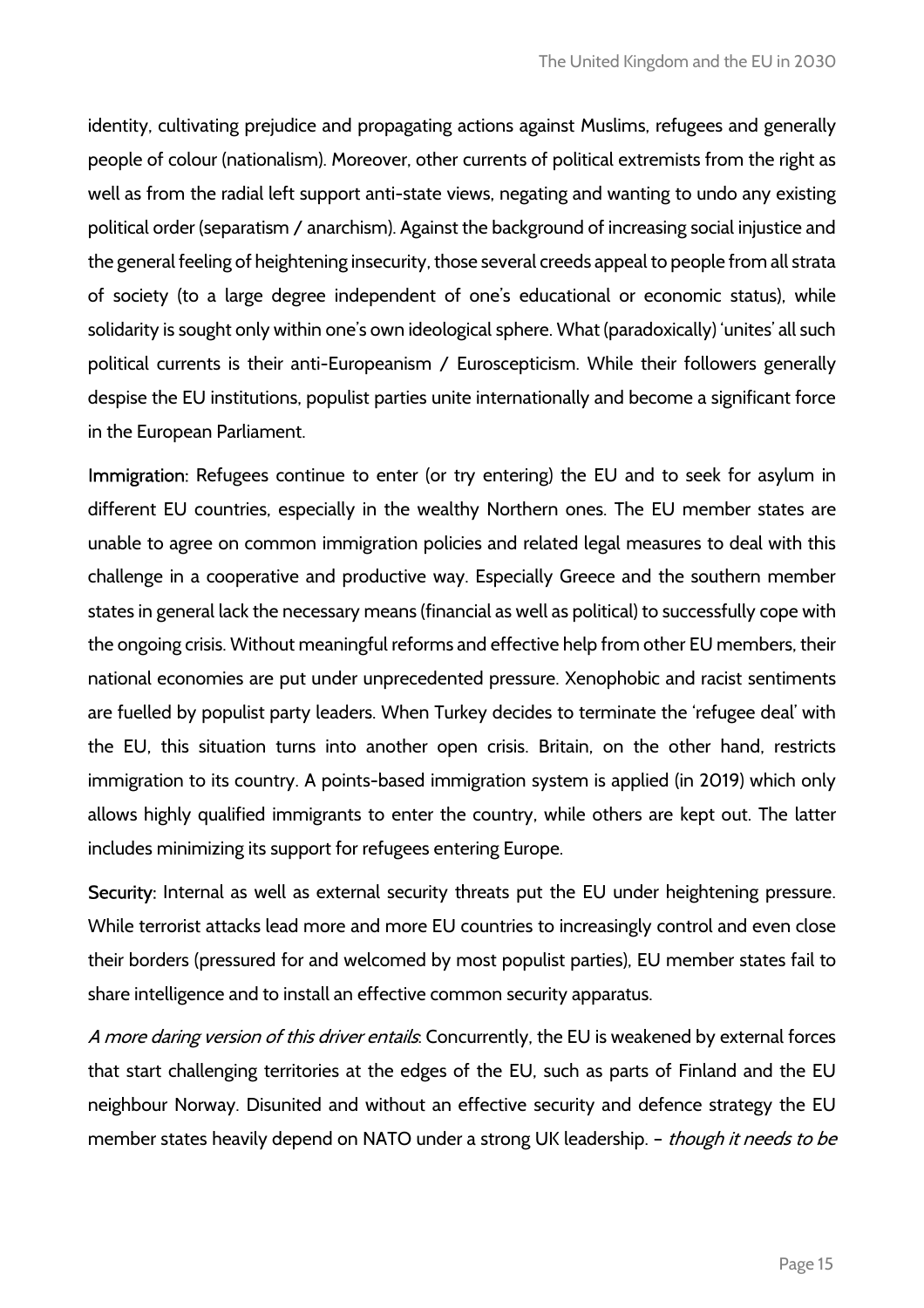clarified better what or who is meant by 'external forces' as well as by 'challenges to EU territory', as it was remarked during the review process of this paper.

#### NARRATIVE

#### 2017-2020 – Political gridlock in the EU to the benefit of Britain

In March 2017, the Government of the UK officially triggers Article 50, Treaty on European Union (on Withdrawal of a Member State from the European Union). While Britain pushes for many concessions on trade and market access and being rigid when it comes to the issue of immigration and the free movement of labour, EU member states and especially key players like Germany, France and Poland find it impossible to speak with a unified voice. The end result turns out to be a 'hard Brexit'. While both sides must eventually take their chances, none of the EU countries can gain from these outcomes. For the EU, energies have been wasted on fruitless debates.

Britain, on the other hand, when it fully exits the EU in 2019, manages to successfully implement several reforms, benefiting the British economy. Britain further opens its markets by reducing regulations on trade and foreign investments and also lowers its taxes for financial transactions, a measure that helps keep London secured as the financial hub of Europe. In addition, Britain also manages to create the financial as well as infrastructural conditions for the development of new technologies, inviting researchers and start-ups as well as big investors to collaborate and boost technological development. Internationally, Britain starts negotiating special trade deals not only with the US and China, but it also attempts setting up deals with single EU member states.

Furthermore, in the wake of leaving the EU, Britain introduces its new Immigration Act as announced. By denying especially refugees to enter the country (leaving them with the EU) and by managing the influx of foreign labour in a highly exclusionary way (introducing a points-based immigration system), the UK government reduces numbers of foreigners entering the EU and thereby pleases its right-wing supporters.

The European parliamentary elections in 2019 result in a significantly higher election turnout, which means first and foremost an enormous boost for a number of anti-European parties who praise Britain's choice as a desirable option for other EU member states. Already celebrating the outcomes and prospective long-term results of the Brexit negotiations as a great success, the Conservatives with May on top easily win the 2020 British general elections with a clear majority.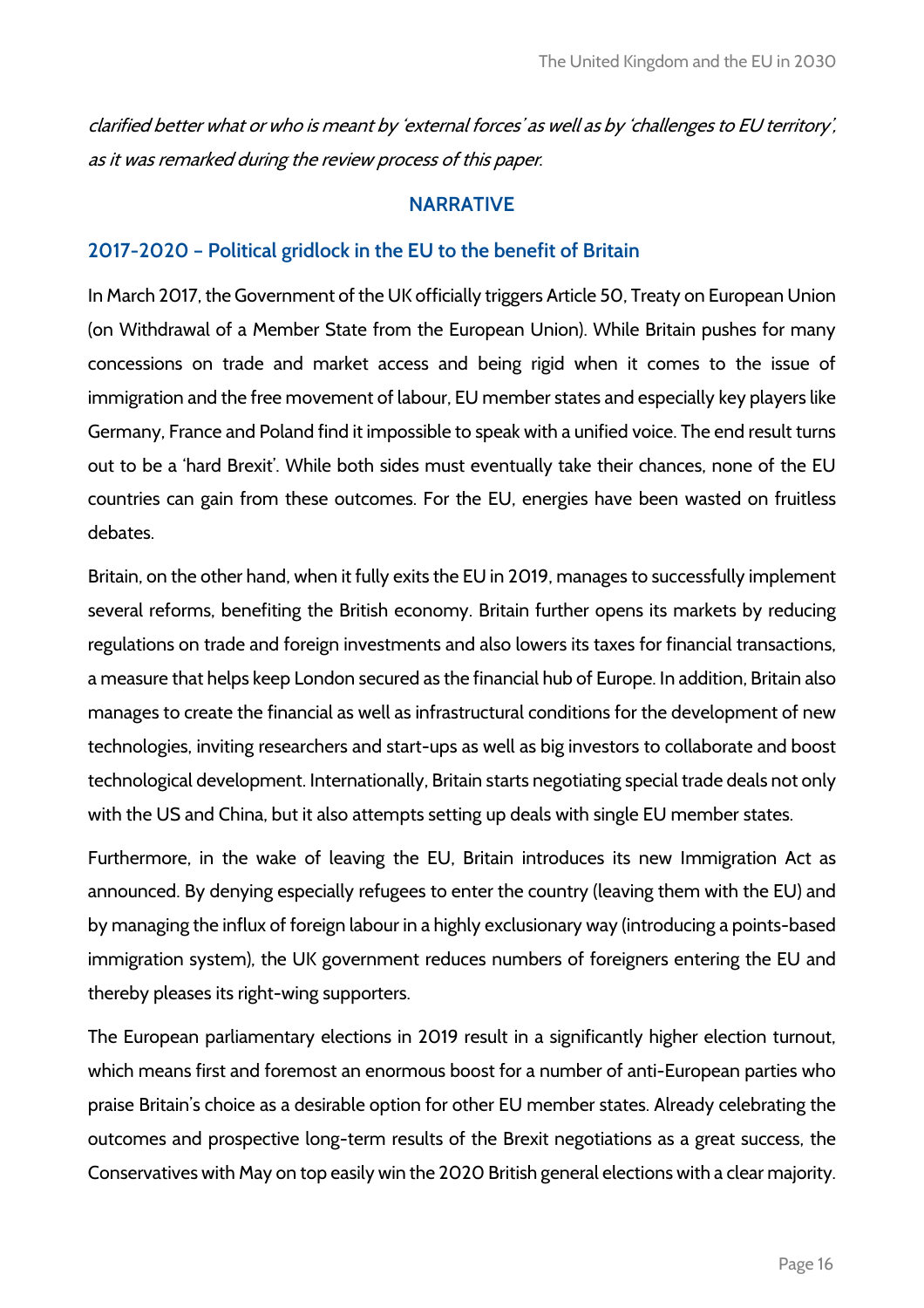# 2020-2025 – The end of Dublin-III

In the upcoming decade (2020-2030), the EU experiences several interlinking crises, starting with Turkey ending the 'refugee deal' with Europe (in 2020). By allowing asylum seekers to freely try entering the EU, a new humanitarian crisis in the Aegean Sea arises. And, as mounting numbers of people continue to try accessing Bulgaria via land, the country, with substantial support by Frontex, keeps fortifying its boarders with Turkey, creating an unbearable situation for refugees heading for the EU via Bulgaria. Hence, what has been a simmering crisis in the past years now reaches new extremes, demanding immediate actions.

In economic terms, the Southern as well as South-East European countries feel ever increasing economic pressure, while the Northern countries remain reluctant to support the former with sustainable financial support. Common political programs to solve economic imbalances and dependencies in the EU on a deeper level seem to be fully out of reach.

In terms of politics, throughout Europe, right-wing populist parties ignore the complex reasons behind this lack of (transnational) social equality and precisely blame the refugees for the financial struggles of the Southern and Eastern EU member states. They put much emphasis on the supposed financial burden that refugees would allegedly cause EU citizens, demonizing the latter and blaming the established parties for not solving the problem. On the far left, populists equally condemn the established parties for their supposedly lax actions in solving the EU financial crisis as well as the refugee crisis while taking the political institutions of the EU as a severely flawed legal-political framework, inadequate to create actually just and humanitarian political standards.

Concurrently, the power of the once dominant parties of Europe continuously decreases. The conservative parties struggle for a cohesive course of action, shifting between right-wing populism and traditional conservative positions. Social democratic parties fail repeatedly to reconnect with their constituents.

In 2025, Greece, Italy, Portugal and Spain face mounting sovereign debt. Driven by populist voices as well as pure material needs, all four countries heavily blame the EU and especially the Euro-group and also Germany for their lack of political as well as financial support. For all countries, the idea of exiting the eurozone and reintroducing national currencies increasingly appears as a solution to one's economic problems, holding the (alleged) promise of independence and prosperity.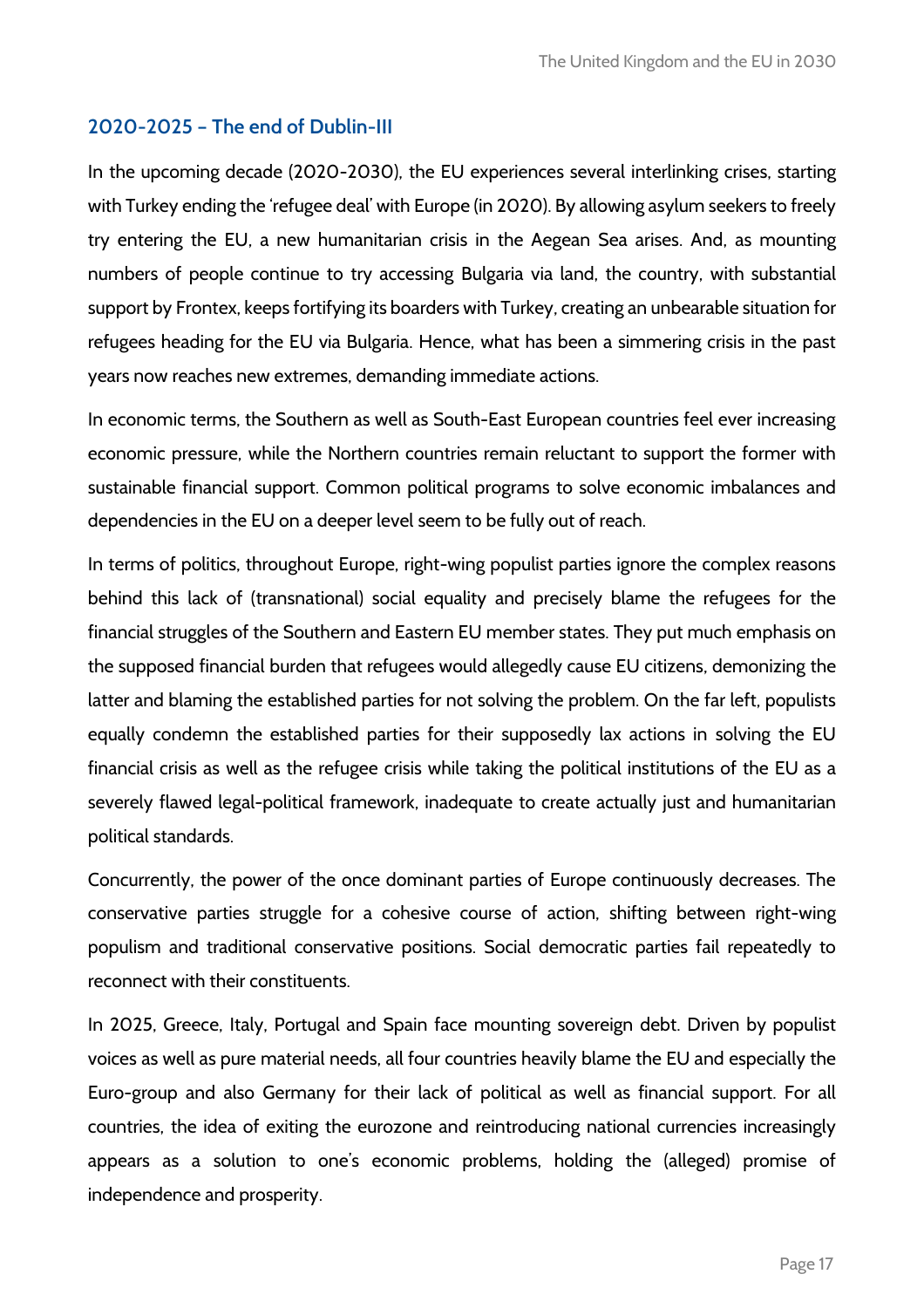With the 'refugee deal' off the table, the Western Balkans, other Eastern European countries, and now the Southern European states too decide to end the humanitarian catastrophe on their soil by waving refugees, stranded at their shores, through towards Germany, Austria, Switzerland, France (and thereby abandoning 'Dublin III').

Unable to find a political solution to social inequality in the EU as well as to the new refugee crisis, the Central and Northern member states, including Germany, have started to count on a 'common' security strategy. This, however, mainly consists of a rising degree of border security, while actual cooperation (e.g. when it comes to sharing intelligence) remains scarce.

The European parliamentary elections in 2024 result in a highly fragmented European Parliament with a strong block of right-wing parties, now able to put a conservative / right-wing candidate in power. Concurrently, Britain manages to remain stable. The 'trickle down' effect of the deregulation as well as the opening of the British market had some success in the years since 2020. However, many British people still feel that they do not profit from the economic success of their country. Therefore, in 2025, the Conservatives lose many seats to Labour, while nevertheless remaining in power.

# 2025-2030 – The breakdown of the EU and the realization of a strong and united UK

With Labour having gained considerable strength in the British parliament, new labour programs and the long overdue reform of the British educational system as well as the National Health System (NHS) gain in breadth as well as in depth. One of the results is that previously very low paid jobs (especially for care professionals in the health system) are raised. Another outcome is that companies are, with increasing success, encouraged to engage in public-private partnerships and contribute to the funding of schools and other educational institutions.

Moreover, by 2027, Britain has developed highly beneficial trade partnerships not only with large economies such as the US, Russia and China, next to many other countries on all continents, but also with EU countries, especially the Netherlands and Denmark. The latter are the first to breach EU law by taking up individual trade relations with Britain, as referenda in 2027 have shown that the Dutch and Danish voters wish to depart from the EU as well.

After leaving the eurozone in 2028, many Greeks, Italians, Spaniards and Portuguese begin to flee further economic hardship which has arisen from the reintroduction of their original currencies – as this move did not help reorganize markets in a stabilizing and beneficial way. Almost as a response, the Netherlands trigger Article 50, Treaty on European Union (on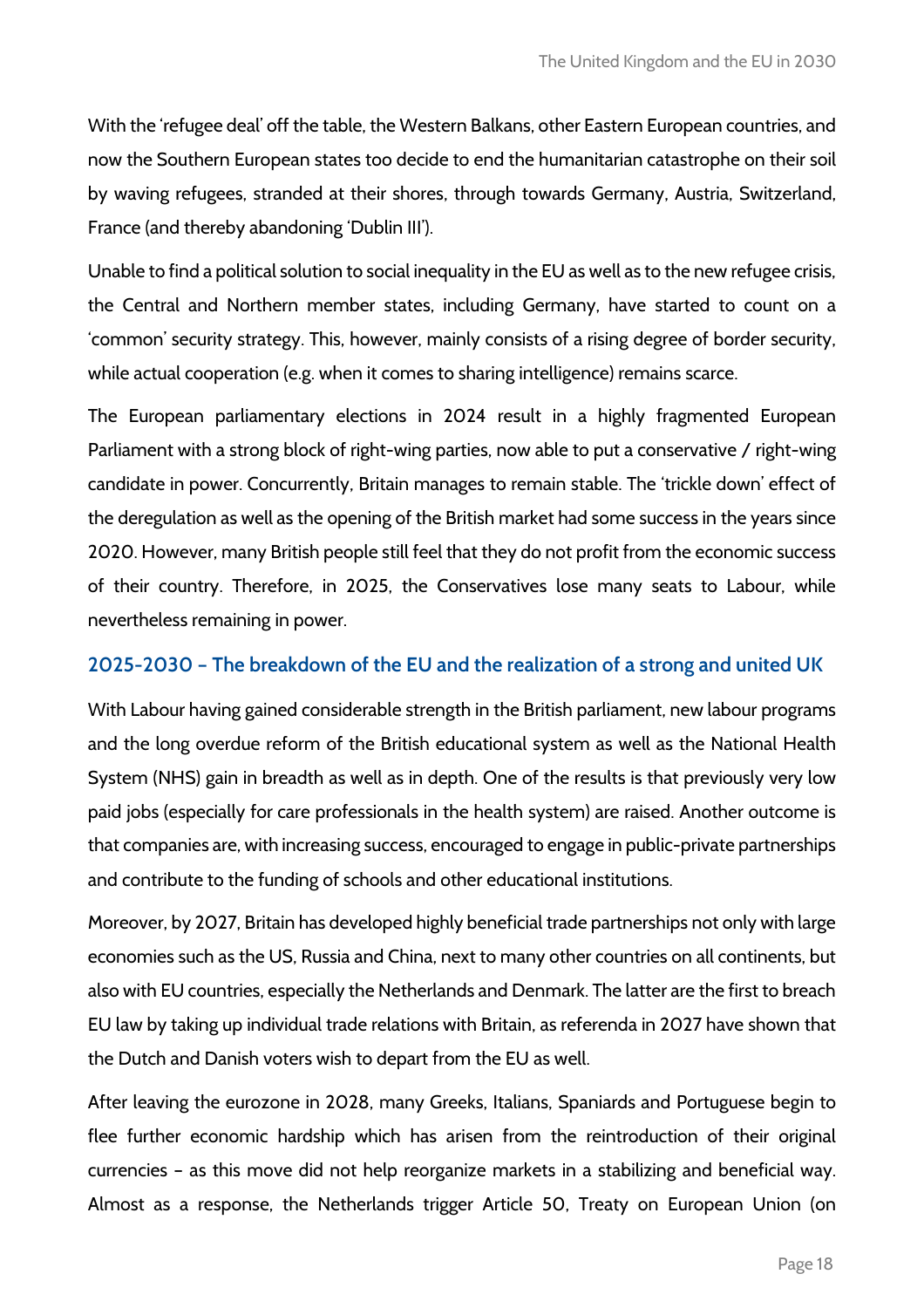Withdrawal of a Member State from the European Union), now officially embarking on their way out of the EU, while many consider following.

By 2030, the EU is about to collapse, unable to solve its new paradoxes – such as a 'common' security strategy that unwinds EU integration efforts, or the emergence of an endemic anti-European movement high-jacking EU institutions – while Britain has become the successful forerunner of a new nationalism.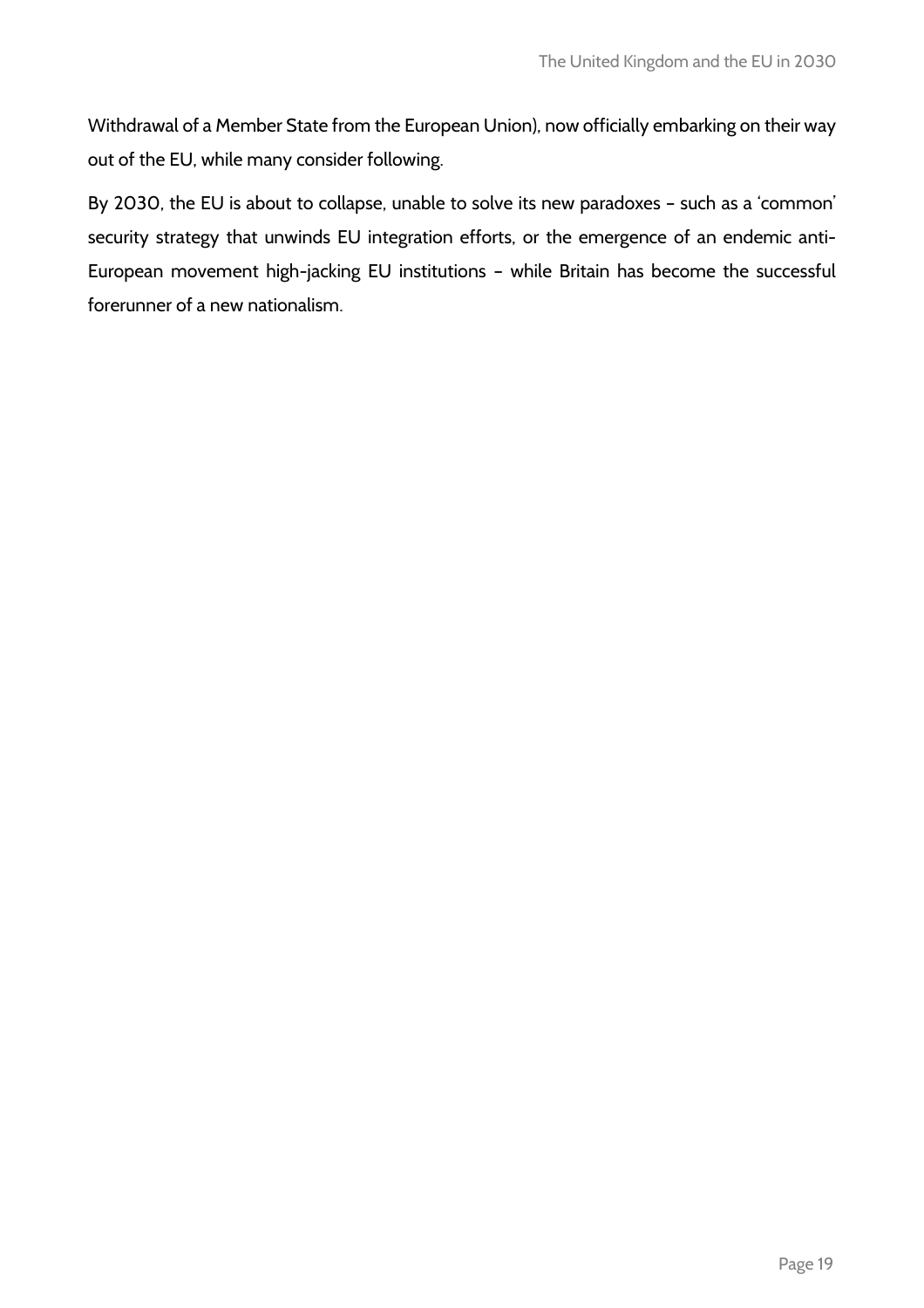# Scenario 3: Europe restructured

# ABSTRACT

The UK and the EU come to terms, compromising on a 'soft Brexit'. Hence, while Britain keeps unlimited access to the EU's single market, it gains full autonomy over its immigration laws and procedures. This only changes in later years when Britain must leave the single market and the EU for good in 2027. Britain's new status adds to a new model of inter-European politics. What is seen throughout the upcoming years is the restructuring of a Europe of different speeds and interests – against the background of painstaking and longish 'Brexit' negotiations and along distinct political fault lines among the EU member states and their citizens. Such fault lines especially concern immigration as well as security politics, topics that mobilize adverse social currents throughout Europe. By 2030, some countries have decided for deeper integration and unite as 'Core Europe', while others, including Britain, have opted out of the political Union, preferring to only keep economic ties with other European states. Eventually, we find Europe restructured in four different concentric integration circles.

# **DRIVERS**

Migration: Europe's refugee crisis deepens when more refugees enter the continent, as political reforms on the sharing of the costs and especially on an opportune modus of distribution of refugees among the EU member states fail. Hence, EU members struggle to find new policies and processes to cope with the inflows of refugees. Highly critical to this development is the ending of the 'refugee deal' with the Turkish government, causing a sudden increase in people entering EU territory.

Security: Several terroristic activities in various EU countries, including cyber-attacks, lead to rising levels of anxiety and general uncertainty in Europe. As terrorists are successful in undermining communication even within and among government agencies, including security and intelligence services, the people's trust in national governments and more so in international institutions and frameworks such as the EU institutions and policies, keeps decreasing over the years to come.

Political fragmentation / political social movements: The society in almost all European countries is deeply divided. Political fault lines run along the mentioned topics, namely, migration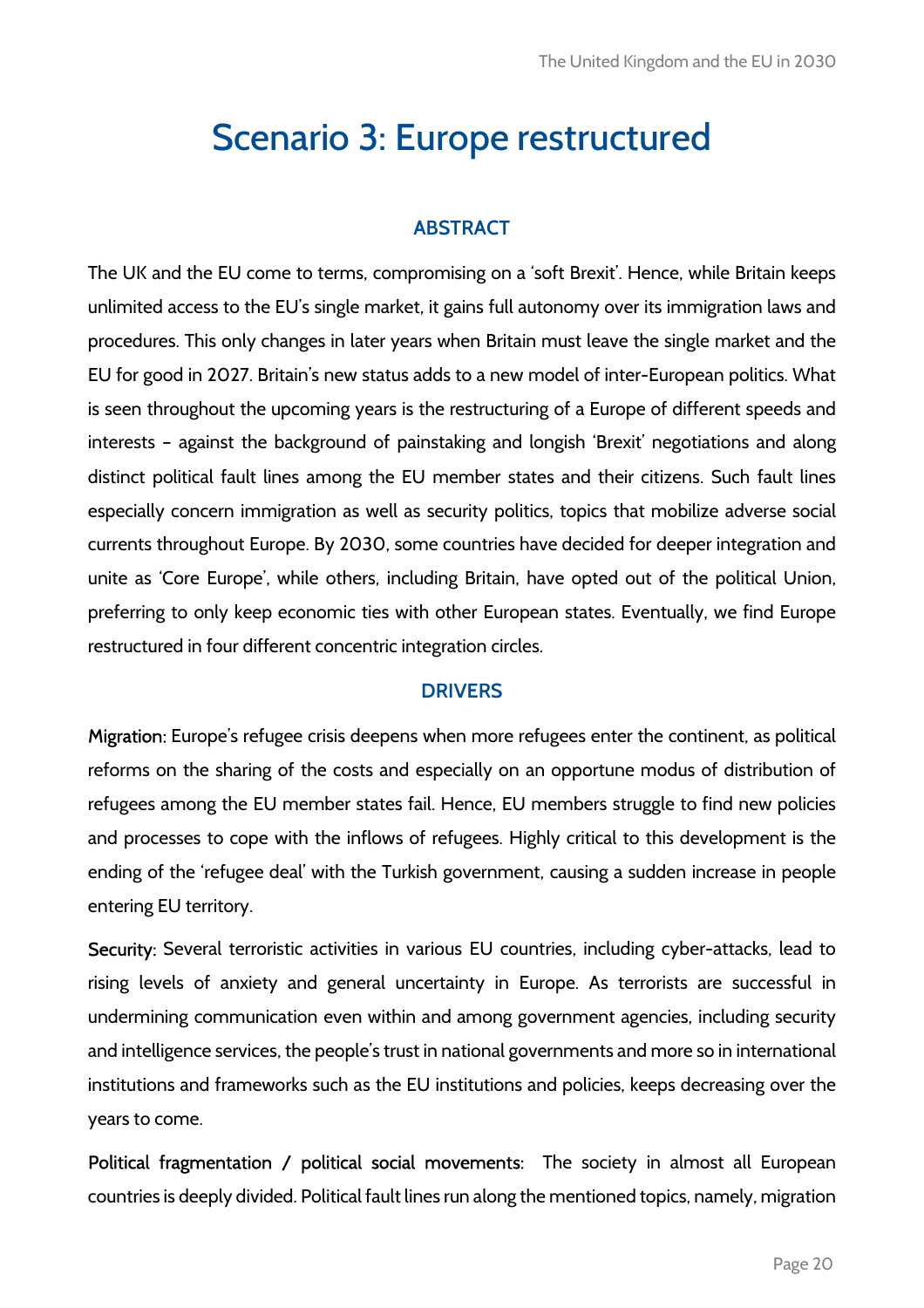and security. On the one hand, significant numbers of people support right-wing protectionist ideologies. They wish to solve problems from an exclusively national point of view and, hence, insist on retreating from international engagements like common EU politics, programmes and strategies. On the other hand, other equally powerful political and social movements demand the deepening and extension of international / European cooperation, to fight terrorism as well as to find solutions to the refugee crisis in solidarity. Also pushed for by ultra-liberal political currents and 'pro-business and free trade' lobby groups, demands for a single market without deeper political integration in Europe gain strength so that the idea of a political 'Core Europe' and a single market area, which goes beyond Europe's political core can crystallize.

The economy: Economic developments, in Britain, in different EU countries and within supranational institutional and market spheres, like the eurozone, are highly ambivalent. Throughout the 'Brexit' negotiations, Britain's banks, business and industries suffer from the general uncertainty which this status brings about. On the other hand, after the completion of the 'Brexit' negotiations with the result of a 'soft Brexit', the UK economy runs fairly in sync with the ups and downs of the more prosperous EU nations and their economic developments. Eventually, the EU single market reconfigured as an augmented customs union guaranteeing free trade, is the only framework left to supersede (or circumvent) political differences and to 'integrate' all EU countries and even others (such as former EU members like Britain). Interest in beneficial economic relations and the belief in free trade zones remains the one link or common denominator keeping Europe 'together'.

#### NARRATIVE

#### 2017-2021 – Mounting pressure for a sustainable solution

In March 2017, the Government of the UK triggers Article 50, Treaty on European Union (on Withdrawal of a Member State from the European Union). However, the negotiation phase, until Britain actually exits the EU, turns out to be fairly long.

This is caused in part by repeated interventions into the negotiation process by the British Parliament and especially by the Labour opposition. As a result, the slow negotiation process creates economic uncertainty, beginning to push the UK into economic recession. The compounding phenomena of long-term investment freezes, high volatility of the British Pound, and increasing speculative energies on British financial and real estate markets put the British Government under mounting pressure.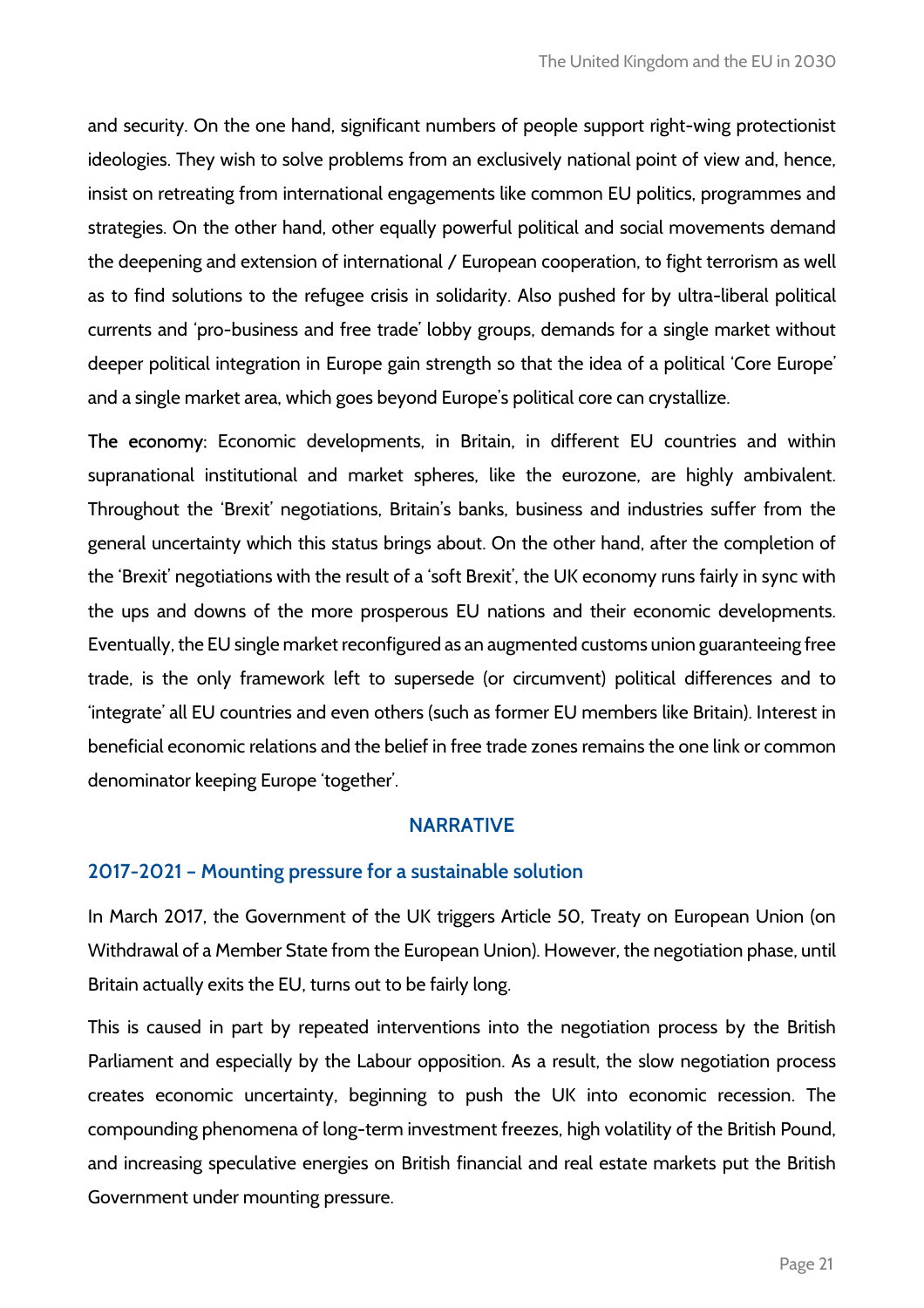On the other hand, while businesses and traders in other EU countries are equally unsatisfied with these developments, heavily lobbying for unhampered trade relations between Britain and the EU, the 'Brexit' negotiations loose prominence on the European agenda. Especially when Turkey decides to cancel the 'refugee deal' in fall 2018, the EU has more crucial problems to concentrate on.

Two years after May's reelection (in 2020), the British Conservatives face a (by now) quarrelling European Parliament as well as a weakened European Commission – a situation which is paving the way for Britain to reach a 'soft Brexit' in 2022. The country now keeps unlimited access to the EU's single market, while gaining full autonomy over its immigration laws and procedures.

As a result, the 'Brexit' has turned into the acme of the EU's inefficiency, indecisiveness, powerlessness – an impression shared by right-wing and left-wing political currents alike.

# 2022-2025 – Europe in crisis

Already since Turkey has ended the 'refugee deal' the EU is in crisis. Despite the constant stream of refugees to Europe and despite the many humanitarian catastrophes in this process (refugees drowning in the Mediterranean Sea, suffering from catastrophic conditions in 'hot spots' along the increasingly fortified EU borders), the EU remains unable to negotiate opportune quotas for the distributions of refugees. As no common ground can be reached, several more countries question the integrative power of the EU. Moreover, this situation worsens when terror attacks strike in several European cities, as no common security strategy can be reached either.

Hence, already during the 'Brexit' negotiations new rifts among the remaining EU 27 appear and keep deepening. In light of the refugee crises and the question of how to distribute refugees in Europe in particular, especially Germany (in accord with France, the Benelux countries and Italy) and many Central and Eastern European countries permanently fail to agree on a common strategy. In 2025, Hungary, is the first country that follows the UK in officially triggering Article 50, Treaty on European Union (on Withdrawal of a Member State from the European Union).

# 2025-2030 – Taking the pragmatist road

In many European countries the fear of terrorism and the general feeling of insecurity of the people is addressed by populist right-wing parties. They propose an anti-immigration policy, quick asylum proceedings and an effective deportation process, pared with a strong focus on the national state in terms of internal security and strategies for fighting terror and cyber-attacks. As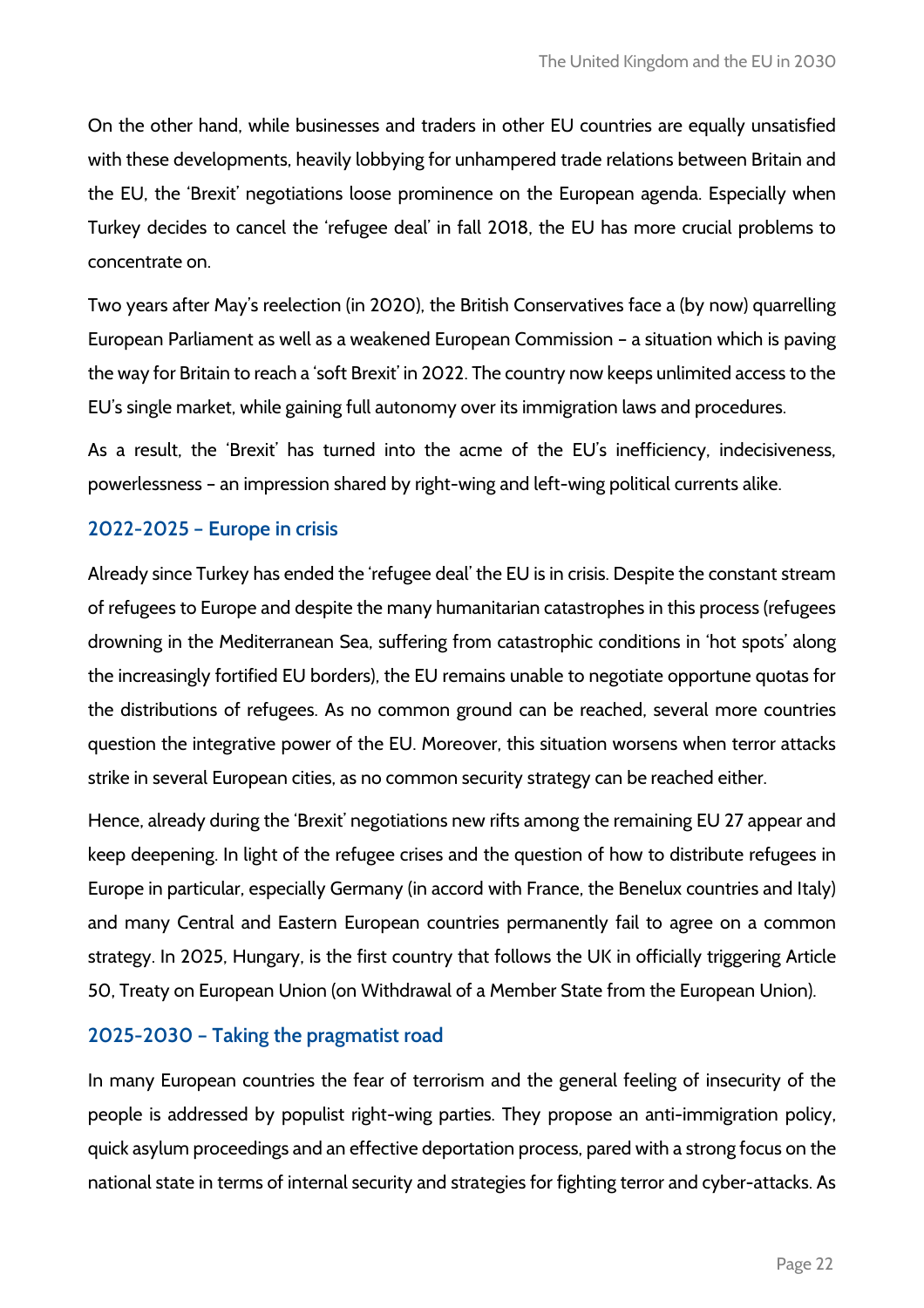this is in line with parts of the population in all European countries, these parties massively gain influence – nationally as well as on the inter-European level.

However, pro-European social movements are equally able to gather considerable support, promoting the view that a strong EU is needed, especially in uncertain times. The migration crisis as well as new forms of terrorism can only be solved when the EU member states cooperate closely and implement common solutions, as these movements and parties claim, who equally find supporters in all EU countries.

Along these fault lines, a new model of EU integration crystallizes. In the years to come, the following EU integration circles manifest: moving towards the periphery of Europe, rights and responsibilities successively fade, creating outer circles at varying levels of integration. Only the single market in terms of an 'augmented customs union', guaranteeing free trade, remains as the one mechanism left to unite all European (and additional) countries.

- - CORE EUROPE: A first group of countries pushes for a 'coalition of the willing' reconstituting themselves as 'Core Europe'. It is characterized by full integration, including an integrated single market, a common tax- and fiscal agenda, common social standards, such as unemployment benefits, a shared foreign policy agenda, a common security and intelligence strategy, common quotas for the distribution of asylum seekers, and integrated political institutions, including a strong European Parliament.
- - THE EUROZONE COUNTRIES: A second group of countries remains (as the 'Core European' countries do) within the eurozone. They integrate only in selected policy fields, including the energy union, the banking union and common ecological standards.
- - THE WIDER EUROPEAN COMMUNITY: A third group of countries constitutes the third circle of a restructured Europe. These countries take part in a customs union, as the only dimension they share with the two above mentioned circles. This includes that they participate in and obey to such jurisdictions and legal regulations of the European Court of Justice that concern trade regulations, while these countries are not represented in any other EU institution. They do not participate in the Schengen area and regulations. Social and labour market regulations do not apply to them and neither do they have to obey laws and frameworks on energy and the protection of the environment.
- **THE EUROPEAN ALLIANCE OF SOVEREIGN TRADERS (EAST): The UK, other former EU** members as well as non-EU countries, including the USA, end up in the outermost circle. This circle is solely focused on free trade. The European Alliance of Sovereign Traders (EAST), as the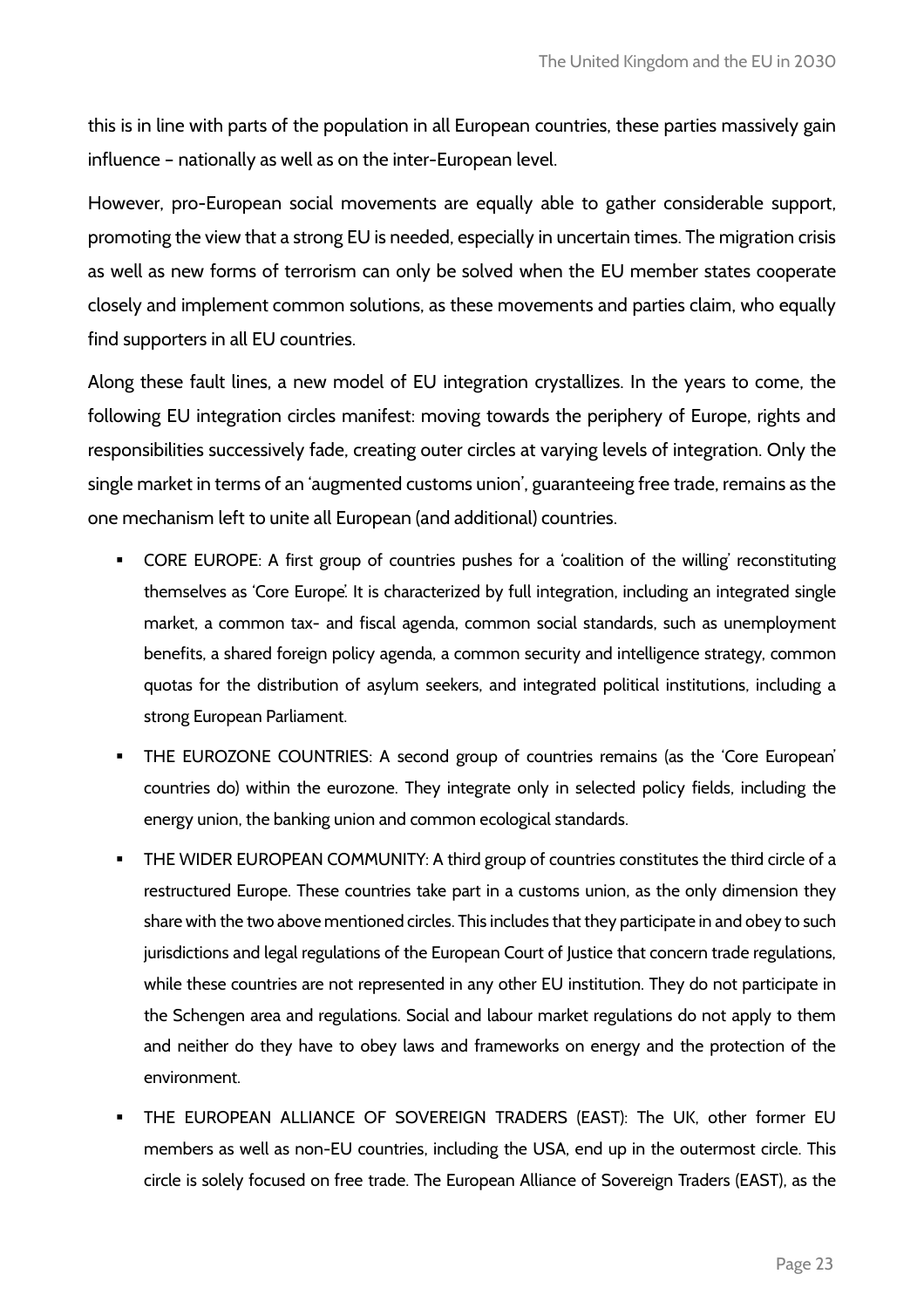group of countries is referred to, includes all sovereign states who have signed trade agreements with the European Community, the eurozone Countries and Core Europe.